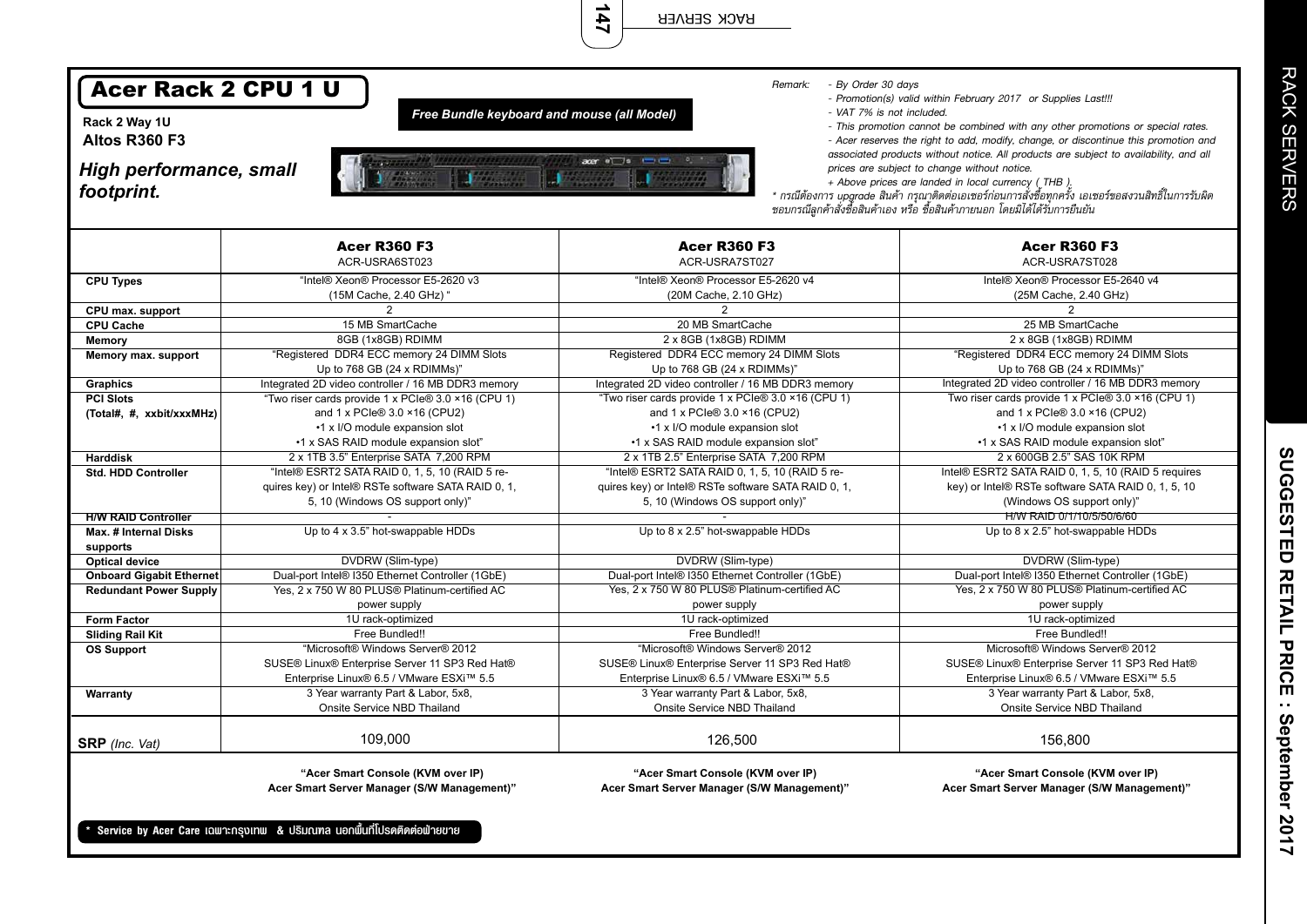**148** RACK SERVER

| Rack 2 CPU 2U                      |                                                                                                                                          |                                                                                                                                          | Free Bundle keyboard and mouse (all Model)                                                                                             |
|------------------------------------|------------------------------------------------------------------------------------------------------------------------------------------|------------------------------------------------------------------------------------------------------------------------------------------|----------------------------------------------------------------------------------------------------------------------------------------|
| Acer Altos R380 F3                 |                                                                                                                                          | <b>The Williams</b>                                                                                                                      | Server ทุกรุ่น สามารถ Build to order<br>ได้ตั้งแต่ 1 unit ขึ้นไป                                                                       |
|                                    | <b>Acer R380 F3</b><br>ACR-USRA8ST015                                                                                                    | <b>Acer R380 F3</b><br>ACR-USRA8ST014                                                                                                    | <b>Acer R380 F3</b><br>ACR-USRAAST028                                                                                                  |
| CPU Types                          | "Intel® Xeon® Processor E5-2620 v3<br>(15M Cache, 2.40 GHz) "                                                                            | Intel® Xeon® Processor E5-2630 v3<br>(20M Cache, 2.40 GHz)                                                                               | Intel® Xeon® Processor E5-2640 v4<br>(25M Cache, 2.40 GHz)                                                                             |
| CPU max. support                   | $\overline{2}$                                                                                                                           | $\overline{2}$                                                                                                                           | 2                                                                                                                                      |
| CPU Cache                          | 15 MB SmartCache                                                                                                                         | 20 MB SmartCache                                                                                                                         | 25 MB SmartCache                                                                                                                       |
| Memory                             | 8GB (1x8GB) RDIMM                                                                                                                        | 8GB (1x8GB) RDIMM                                                                                                                        | 2 x 8GB (1x8GB) RDIMM                                                                                                                  |
| Memory max. support                | "Registered DDR4 ECC memory 24 DIMM Slots<br>Up to 768 GB (24 x RDIMMs)"                                                                 | "Registered DDR4 ECC memory 24 DIMM Slots<br>Up to 768 GB (24 x RDIMMs)"                                                                 | "Registered DDR4 ECC memory 24 DIMM Slots<br>Up to 768 GB (24 x RDIMMs)"                                                               |
| Graphics                           | Integrated 2D video controller / 16 MB DDR3 memory<br>"•7 x PCIe® 3.0                                                                    | Integrated 2D video controller / 16 MB DDR3 memory<br>"•7 x PCIe® 3.0                                                                    | Integrated 2D video controller / 16 MB DDR3 memory<br>"•7 x PCIe® 3.0                                                                  |
| PCI Slots                          | $\cdot$ 1 x PCIe® 2.0                                                                                                                    | $\cdot$ 1 x PCIe® 2.0                                                                                                                    | $\cdot$ 1 x PCIe® 2.0                                                                                                                  |
| (Total#, #, xxbit/xxxMHz)          | •1 x I/O module expansion slot<br>•1 x SAS RAID module expansion slot"                                                                   | •1 x I/O module expansion slot<br>•1 x SAS RAID module expansion slot"                                                                   | •1 x I/O module expansion slot<br>•1 x SAS RAID module expansion slot"                                                                 |
| Harddisk                           | 2 x 1TB 3.5" Enterprise SATA 7,200 RPM                                                                                                   | 2 x 1TB 3.5" Enterprise SATA 7,200 RPM                                                                                                   | 2 x 600GB 2.5" SAS 10K RPM                                                                                                             |
| Std. HDD Controller                | "Intel® ESRT2 SATA RAID 0, 1, 5, 10 (RAID 5 requires<br>key) or Intel® RSTe software SATA RAID 0, 1, 5, 10<br>(Windows OS support only)" | "Intel® ESRT2 SATA RAID 0, 1, 5, 10 (RAID 5<br>requires key) or Intel® RSTe software SATA RAID 0,<br>1, 5, 10 (Windows OS support only)" | Intel® ESRT2 SATA RAID 0, 1, 5, 10 (RAID 5 requires<br>key) or Intel® RSTe software SATA RAID 0, 1, 5, 10<br>(Windows OS support only) |
| H/W RAID Controller                |                                                                                                                                          |                                                                                                                                          | H/W RAID 0/1/10/5/50/6/60                                                                                                              |
| Max. # Internal Disks<br>supports  | Up to 8 x 3.5" hot-swappable HDDs                                                                                                        | Up to 8 x 3.5" hot-swappable HDDs                                                                                                        | Up to 16 x 2.5" hot-swappable HDDs                                                                                                     |
| Optical device                     | DVDRW (Slim-type)                                                                                                                        | DVDRW (Slim-type)                                                                                                                        | DVDRW (Slim-type)                                                                                                                      |
| <b>Onboard Gigabit</b><br>Ethernet | Dual-port Intel® I350 Ethernet Controller (1GbE)                                                                                         | Dual-port Intel® I350 Ethernet Controller (1GbE)                                                                                         | Dual-port Intel® I350 Ethernet Controller (1GbE)                                                                                       |
| <b>Redundant Power</b>             | Yes, 2 x 1100 W 80 PLUS®                                                                                                                 | Yes, 2 x 1100 W 80 PLUS® Platinum-certified AC                                                                                           | Yes, 2 x 1100 W 80 PLUS® Platinum-certified AC                                                                                         |
| Supply                             | Platinum-certified AC power supply                                                                                                       | power supply                                                                                                                             | power supply                                                                                                                           |
| Form Factor                        | 2U rack-optimized                                                                                                                        | 2U rack-optimized                                                                                                                        | 2U rack-optimized                                                                                                                      |
| Sliding Rail Kit                   | Free Bundled!!                                                                                                                           | Free Bundled!!                                                                                                                           | Free Bundled!!                                                                                                                         |
| OS Support                         | Microsoft® Windows Server® 2012 R2<br>SUSE® Linux® Enterprise Server 11 SP3<br>Red Hat® Enterprise Linux® 6.5<br>VMware ESXi™ 5.5        | Microsoft® Windows Server® 2012 R2<br>SUSE® Linux® Enterprise Server 11 SP3<br>Red Hat® Enterprise Linux® 6.5<br>VMware ESXi™ 5.5        | Microsoft® Windows Server® 2012 R2<br>SUSE® Linux® Enterprise Server 11 SP3<br>Red Hat® Enterprise Linux® 6.5<br>VMware ESXi™ 5.5      |
| Warranty                           | 3 Year warranty Part & Labor, 5x8,<br>Onsite Service NBD Thailand                                                                        | 3 Year warranty Part & Labor, 5x8,<br>Onsite Service NBD Thailand                                                                        | 3 Year warranty Part & Labor, 5x8,<br>Onsite Service NBD Thailand                                                                      |
| SRP (Inc. Vat)                     | 123,800                                                                                                                                  | 133,200                                                                                                                                  | 169,000                                                                                                                                |

\* Service by Acer Care เฉพาะกรุงเทพ & ปริมณฑล นอกพื้นที่โปรดติดต่อฟ้ายขาย

Е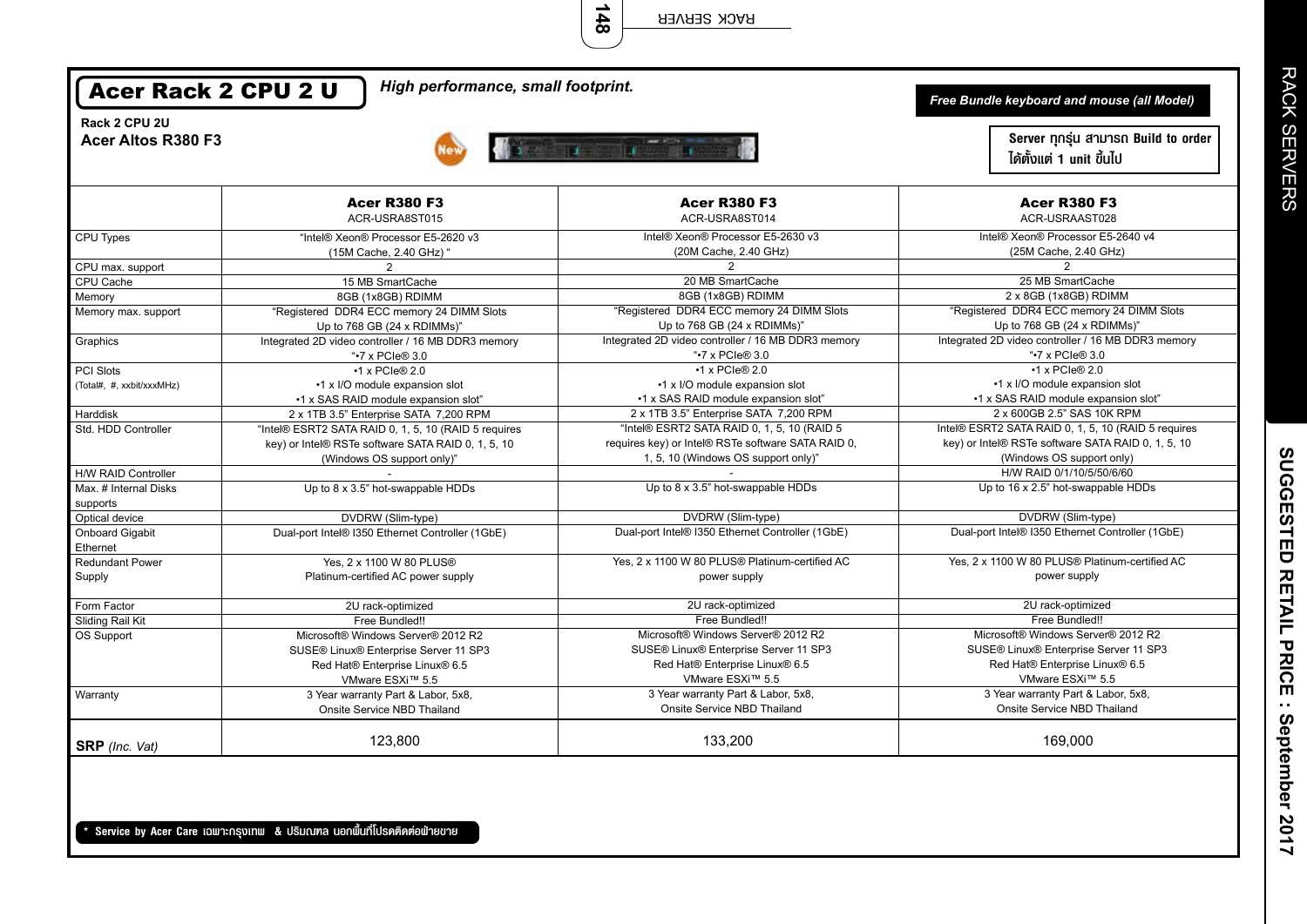| <b>Form Factor</b><br>Processor<br>Processor Speed / Core<br><b>RAID Controller</b><br><b>Optical Drive</b><br><b>Power Supply</b><br><b>System Management</b><br>SRP (Inc.Vat)<br><b>Part Number</b><br><b>Form Factor</b> | PowerEdge R230<br>Chassis with up to 4, 3.5" Hot Plug Hard Drives<br>Intel® Xeon® E3-1220 v6<br>3.0GHz, 8M cache, 4C/4T, turbo (72W)<br>8GB UDIMM, 2400MT/s, Single Rank, x8 Data Width<br>On-Board LOM 1GBE Dual Port (BCM5720 GbE LOM)<br>2 x 1TB 7.2K RPM NLSAS 12Gbps 512n 3.5in Hot-plug Hard Drive<br>PERC H330 Integrated RAID Controller for Hot Plug Chassis<br>DVD+/-RW SATA Internal<br>Single, Cabled Power Supply, 250W<br>iDRAC8, Express with Dedicated NIC<br>3Yr ProSupport & Mission Critical: (7x24) 4-hour<br><b>Onsite Service</b><br>52,537<br>DEL-SNSR430SAS<br>PowerEdge R430 | PowerEdge R330<br>Chassis with up to 4, 3.5" Hot Plug Hard Drives<br>Intel® Xeon® E3-1220 v6<br>3.0GHz, 8M cache, 4C/4T, turbo (72W)<br>8GB UDIMM, 2400MT/s, Single Rank, x8 Data Width<br>On-Board LOM 1GBE Dual Port (BCM5720 GbE LOM)<br>2 x 1TB 7.2K RPM NLSAS 12Gbps 512n 3.5in Hot-plug Hard Drive<br>PERC H330 Integrated RAID Controller for Hot Plug Chassis<br>DVD+/-RW, SATA, Internal<br>Dual, Hot-plug, Redundant Power Supply, 350W<br>iDRAC8 Express, integrated Dell Remote Access Controller, Express<br>3Yr ProSupport & Mission Critical: (7x24) 4-hour<br><b>Onsite Service</b><br>64,842<br>DEL-SNSR530MLK<br>Dell PowerEdge R530 | PowerEdge R430<br>1U, 2.5" Chassis with up to 8 Hot Plug HDD,<br>ReadyRails™ Sliding Rails With Cable Management Arm<br>1 x Intel® Xeon® E5-2609 v4<br>1.7GHz, 20MB Cache, 8C/16T, 85W, 2133MHz<br>16GB (1x16GB) RDIMM, 2400MT/s,<br>Dual Rank, x8 Data Width<br>Quad-port 1Gb LOM 2 x 1TB 7.2K RPM NLSAS<br>12Gbps 2.5in Hot-plug HDD<br>PERC H730 RAID Controller, 1GB NV Cache<br>DVD+/-RW, SATA<br>Dual, Hot-plug, Redundant Power Supply (1+1), 550W<br>iDRAC8, Enterprise with vFlash 8GB SD<br>3Yr ProSupport & Mission Critical: (7x24) 4-hour<br><b>Onsite Service</b><br>114,597<br>DEL-SNSR630MLK2<br>PowerEdge R630 |
|-----------------------------------------------------------------------------------------------------------------------------------------------------------------------------------------------------------------------------|-------------------------------------------------------------------------------------------------------------------------------------------------------------------------------------------------------------------------------------------------------------------------------------------------------------------------------------------------------------------------------------------------------------------------------------------------------------------------------------------------------------------------------------------------------------------------------------------------------|--------------------------------------------------------------------------------------------------------------------------------------------------------------------------------------------------------------------------------------------------------------------------------------------------------------------------------------------------------------------------------------------------------------------------------------------------------------------------------------------------------------------------------------------------------------------------------------------------------------------------------------------------------|---------------------------------------------------------------------------------------------------------------------------------------------------------------------------------------------------------------------------------------------------------------------------------------------------------------------------------------------------------------------------------------------------------------------------------------------------------------------------------------------------------------------------------------------------------------------------------------------------------------------------------|
|                                                                                                                                                                                                                             |                                                                                                                                                                                                                                                                                                                                                                                                                                                                                                                                                                                                       |                                                                                                                                                                                                                                                                                                                                                                                                                                                                                                                                                                                                                                                        |                                                                                                                                                                                                                                                                                                                                                                                                                                                                                                                                                                                                                                 |
|                                                                                                                                                                                                                             |                                                                                                                                                                                                                                                                                                                                                                                                                                                                                                                                                                                                       |                                                                                                                                                                                                                                                                                                                                                                                                                                                                                                                                                                                                                                                        |                                                                                                                                                                                                                                                                                                                                                                                                                                                                                                                                                                                                                                 |
|                                                                                                                                                                                                                             |                                                                                                                                                                                                                                                                                                                                                                                                                                                                                                                                                                                                       |                                                                                                                                                                                                                                                                                                                                                                                                                                                                                                                                                                                                                                                        |                                                                                                                                                                                                                                                                                                                                                                                                                                                                                                                                                                                                                                 |
|                                                                                                                                                                                                                             |                                                                                                                                                                                                                                                                                                                                                                                                                                                                                                                                                                                                       |                                                                                                                                                                                                                                                                                                                                                                                                                                                                                                                                                                                                                                                        |                                                                                                                                                                                                                                                                                                                                                                                                                                                                                                                                                                                                                                 |
|                                                                                                                                                                                                                             |                                                                                                                                                                                                                                                                                                                                                                                                                                                                                                                                                                                                       |                                                                                                                                                                                                                                                                                                                                                                                                                                                                                                                                                                                                                                                        |                                                                                                                                                                                                                                                                                                                                                                                                                                                                                                                                                                                                                                 |
|                                                                                                                                                                                                                             |                                                                                                                                                                                                                                                                                                                                                                                                                                                                                                                                                                                                       |                                                                                                                                                                                                                                                                                                                                                                                                                                                                                                                                                                                                                                                        |                                                                                                                                                                                                                                                                                                                                                                                                                                                                                                                                                                                                                                 |
|                                                                                                                                                                                                                             |                                                                                                                                                                                                                                                                                                                                                                                                                                                                                                                                                                                                       |                                                                                                                                                                                                                                                                                                                                                                                                                                                                                                                                                                                                                                                        |                                                                                                                                                                                                                                                                                                                                                                                                                                                                                                                                                                                                                                 |
|                                                                                                                                                                                                                             |                                                                                                                                                                                                                                                                                                                                                                                                                                                                                                                                                                                                       |                                                                                                                                                                                                                                                                                                                                                                                                                                                                                                                                                                                                                                                        |                                                                                                                                                                                                                                                                                                                                                                                                                                                                                                                                                                                                                                 |
|                                                                                                                                                                                                                             |                                                                                                                                                                                                                                                                                                                                                                                                                                                                                                                                                                                                       |                                                                                                                                                                                                                                                                                                                                                                                                                                                                                                                                                                                                                                                        |                                                                                                                                                                                                                                                                                                                                                                                                                                                                                                                                                                                                                                 |
|                                                                                                                                                                                                                             |                                                                                                                                                                                                                                                                                                                                                                                                                                                                                                                                                                                                       |                                                                                                                                                                                                                                                                                                                                                                                                                                                                                                                                                                                                                                                        |                                                                                                                                                                                                                                                                                                                                                                                                                                                                                                                                                                                                                                 |
|                                                                                                                                                                                                                             |                                                                                                                                                                                                                                                                                                                                                                                                                                                                                                                                                                                                       |                                                                                                                                                                                                                                                                                                                                                                                                                                                                                                                                                                                                                                                        |                                                                                                                                                                                                                                                                                                                                                                                                                                                                                                                                                                                                                                 |
|                                                                                                                                                                                                                             |                                                                                                                                                                                                                                                                                                                                                                                                                                                                                                                                                                                                       |                                                                                                                                                                                                                                                                                                                                                                                                                                                                                                                                                                                                                                                        |                                                                                                                                                                                                                                                                                                                                                                                                                                                                                                                                                                                                                                 |
|                                                                                                                                                                                                                             |                                                                                                                                                                                                                                                                                                                                                                                                                                                                                                                                                                                                       |                                                                                                                                                                                                                                                                                                                                                                                                                                                                                                                                                                                                                                                        |                                                                                                                                                                                                                                                                                                                                                                                                                                                                                                                                                                                                                                 |
|                                                                                                                                                                                                                             |                                                                                                                                                                                                                                                                                                                                                                                                                                                                                                                                                                                                       |                                                                                                                                                                                                                                                                                                                                                                                                                                                                                                                                                                                                                                                        |                                                                                                                                                                                                                                                                                                                                                                                                                                                                                                                                                                                                                                 |
|                                                                                                                                                                                                                             |                                                                                                                                                                                                                                                                                                                                                                                                                                                                                                                                                                                                       |                                                                                                                                                                                                                                                                                                                                                                                                                                                                                                                                                                                                                                                        |                                                                                                                                                                                                                                                                                                                                                                                                                                                                                                                                                                                                                                 |
|                                                                                                                                                                                                                             |                                                                                                                                                                                                                                                                                                                                                                                                                                                                                                                                                                                                       |                                                                                                                                                                                                                                                                                                                                                                                                                                                                                                                                                                                                                                                        |                                                                                                                                                                                                                                                                                                                                                                                                                                                                                                                                                                                                                                 |
|                                                                                                                                                                                                                             |                                                                                                                                                                                                                                                                                                                                                                                                                                                                                                                                                                                                       |                                                                                                                                                                                                                                                                                                                                                                                                                                                                                                                                                                                                                                                        |                                                                                                                                                                                                                                                                                                                                                                                                                                                                                                                                                                                                                                 |
|                                                                                                                                                                                                                             |                                                                                                                                                                                                                                                                                                                                                                                                                                                                                                                                                                                                       |                                                                                                                                                                                                                                                                                                                                                                                                                                                                                                                                                                                                                                                        |                                                                                                                                                                                                                                                                                                                                                                                                                                                                                                                                                                                                                                 |
|                                                                                                                                                                                                                             |                                                                                                                                                                                                                                                                                                                                                                                                                                                                                                                                                                                                       |                                                                                                                                                                                                                                                                                                                                                                                                                                                                                                                                                                                                                                                        |                                                                                                                                                                                                                                                                                                                                                                                                                                                                                                                                                                                                                                 |
|                                                                                                                                                                                                                             |                                                                                                                                                                                                                                                                                                                                                                                                                                                                                                                                                                                                       |                                                                                                                                                                                                                                                                                                                                                                                                                                                                                                                                                                                                                                                        |                                                                                                                                                                                                                                                                                                                                                                                                                                                                                                                                                                                                                                 |
|                                                                                                                                                                                                                             | 2.5" Chassis with up to 8 Hot Plug Hard Drives                                                                                                                                                                                                                                                                                                                                                                                                                                                                                                                                                        | 2U, 3.5" Chassis with up to 8 Hot Plug Hard Drives,                                                                                                                                                                                                                                                                                                                                                                                                                                                                                                                                                                                                    | 1U, Chassis with up to 8x2.5" Hard Drives, up to 2                                                                                                                                                                                                                                                                                                                                                                                                                                                                                                                                                                              |
|                                                                                                                                                                                                                             |                                                                                                                                                                                                                                                                                                                                                                                                                                                                                                                                                                                                       | ReadyRails™ Sliding Rails With Cable Management Arm                                                                                                                                                                                                                                                                                                                                                                                                                                                                                                                                                                                                    | PCIe Slots (With Optional Riser)                                                                                                                                                                                                                                                                                                                                                                                                                                                                                                                                                                                                |
| Processor                                                                                                                                                                                                                   | 1 x Intel Xeon E5-2620 v4                                                                                                                                                                                                                                                                                                                                                                                                                                                                                                                                                                             | 1 x Intel® Xeon® E5-2609 v4                                                                                                                                                                                                                                                                                                                                                                                                                                                                                                                                                                                                                            | 1 x Intel® Xeon® E5-2620 v4                                                                                                                                                                                                                                                                                                                                                                                                                                                                                                                                                                                                     |
| Processor Speed / Core                                                                                                                                                                                                      | 2.1GHz, 20MB Cache, 8C/16T, 85W, MaxMem 2133MHz                                                                                                                                                                                                                                                                                                                                                                                                                                                                                                                                                       | 1.7GHz, 20MB Cache, 8C/16T, 85W, 2133MHz                                                                                                                                                                                                                                                                                                                                                                                                                                                                                                                                                                                                               | 2.1GHz, 20MB Cache, 8C/16T, 85W, 2133MHz                                                                                                                                                                                                                                                                                                                                                                                                                                                                                                                                                                                        |
|                                                                                                                                                                                                                             |                                                                                                                                                                                                                                                                                                                                                                                                                                                                                                                                                                                                       |                                                                                                                                                                                                                                                                                                                                                                                                                                                                                                                                                                                                                                                        |                                                                                                                                                                                                                                                                                                                                                                                                                                                                                                                                                                                                                                 |
|                                                                                                                                                                                                                             | 16GB (1x16GB) RDIMM, 2400MT/s,                                                                                                                                                                                                                                                                                                                                                                                                                                                                                                                                                                        | 16GB (1x16GB) RDIMM, 2400MT/s, Dual Rank, x8                                                                                                                                                                                                                                                                                                                                                                                                                                                                                                                                                                                                           | 16GB (1x16GB) RDIMM, 2400 MT/s, Dual Rank, x8                                                                                                                                                                                                                                                                                                                                                                                                                                                                                                                                                                                   |
|                                                                                                                                                                                                                             | Dual Rank, x8 Data Width                                                                                                                                                                                                                                                                                                                                                                                                                                                                                                                                                                              | Data Width                                                                                                                                                                                                                                                                                                                                                                                                                                                                                                                                                                                                                                             | Data Width                                                                                                                                                                                                                                                                                                                                                                                                                                                                                                                                                                                                                      |
|                                                                                                                                                                                                                             | Quad-port 1Gb LOM                                                                                                                                                                                                                                                                                                                                                                                                                                                                                                                                                                                     | Quad-port 1Gb LOM                                                                                                                                                                                                                                                                                                                                                                                                                                                                                                                                                                                                                                      | Broadcom 5720 QP 1Gb Network Daughter Card                                                                                                                                                                                                                                                                                                                                                                                                                                                                                                                                                                                      |
|                                                                                                                                                                                                                             | 3 x 600GB 10K RPM SAS 12Gbps 2.5in Hot-plug Hard Drive                                                                                                                                                                                                                                                                                                                                                                                                                                                                                                                                                | 2 x 1TB 7.2K RPM NLSAS 12Gbps 3.5in Hot-plug Hard Drive 2 x 1TB 7.2K RPM NLSAS 12Gbps 2.5in Hot-plug                                                                                                                                                                                                                                                                                                                                                                                                                                                                                                                                                   |                                                                                                                                                                                                                                                                                                                                                                                                                                                                                                                                                                                                                                 |
|                                                                                                                                                                                                                             |                                                                                                                                                                                                                                                                                                                                                                                                                                                                                                                                                                                                       |                                                                                                                                                                                                                                                                                                                                                                                                                                                                                                                                                                                                                                                        | <b>Hard Drive</b>                                                                                                                                                                                                                                                                                                                                                                                                                                                                                                                                                                                                               |
| <b>RAID Controller</b>                                                                                                                                                                                                      | PERC H730 RAID Controller, 1GB NV Cache                                                                                                                                                                                                                                                                                                                                                                                                                                                                                                                                                               | PERC H730 RAID Controller, 1GB NV Cache                                                                                                                                                                                                                                                                                                                                                                                                                                                                                                                                                                                                                | PERC H730P RAID Controller, 2GB NV Cache                                                                                                                                                                                                                                                                                                                                                                                                                                                                                                                                                                                        |
| <b>Optical Drive</b>                                                                                                                                                                                                        | DVD+/-RW, SATA                                                                                                                                                                                                                                                                                                                                                                                                                                                                                                                                                                                        | DVD+/-RW, SATA, Internal                                                                                                                                                                                                                                                                                                                                                                                                                                                                                                                                                                                                                               | DVD+/-RW, SATA, Internal                                                                                                                                                                                                                                                                                                                                                                                                                                                                                                                                                                                                        |
| <b>Power Supply</b>                                                                                                                                                                                                         | Dual, Hot-plug, Redundant Power Supply (1+1), 550W                                                                                                                                                                                                                                                                                                                                                                                                                                                                                                                                                    | Dual, Hot-plug, Redundant Power Supply (1+1), 495W                                                                                                                                                                                                                                                                                                                                                                                                                                                                                                                                                                                                     | Dual, Hot-plug, Redundant Power Supply (1+1), 495W                                                                                                                                                                                                                                                                                                                                                                                                                                                                                                                                                                              |
|                                                                                                                                                                                                                             | iDRAC8, Enterprise with vFlash 8GB SD                                                                                                                                                                                                                                                                                                                                                                                                                                                                                                                                                                 | iDRAC8, Enterprise with vFlash 8GB SD                                                                                                                                                                                                                                                                                                                                                                                                                                                                                                                                                                                                                  | iDrac8, Enterprise with vFlash 8GB SD                                                                                                                                                                                                                                                                                                                                                                                                                                                                                                                                                                                           |
|                                                                                                                                                                                                                             |                                                                                                                                                                                                                                                                                                                                                                                                                                                                                                                                                                                                       |                                                                                                                                                                                                                                                                                                                                                                                                                                                                                                                                                                                                                                                        | 3Yr ProSupport & Mission Critical: (7x24) 4-hour                                                                                                                                                                                                                                                                                                                                                                                                                                                                                                                                                                                |
|                                                                                                                                                                                                                             |                                                                                                                                                                                                                                                                                                                                                                                                                                                                                                                                                                                                       |                                                                                                                                                                                                                                                                                                                                                                                                                                                                                                                                                                                                                                                        | <b>Onsite Service</b>                                                                                                                                                                                                                                                                                                                                                                                                                                                                                                                                                                                                           |
|                                                                                                                                                                                                                             | <b>System Management</b>                                                                                                                                                                                                                                                                                                                                                                                                                                                                                                                                                                              | 3Yr ProSupport and Mission Critical: (7x24) 4-hour                                                                                                                                                                                                                                                                                                                                                                                                                                                                                                                                                                                                     | 3Yr ProSupport & Mission Critical: (7x24) 4-hour<br><b>Onsite Service</b><br>Onsite Service                                                                                                                                                                                                                                                                                                                                                                                                                                                                                                                                     |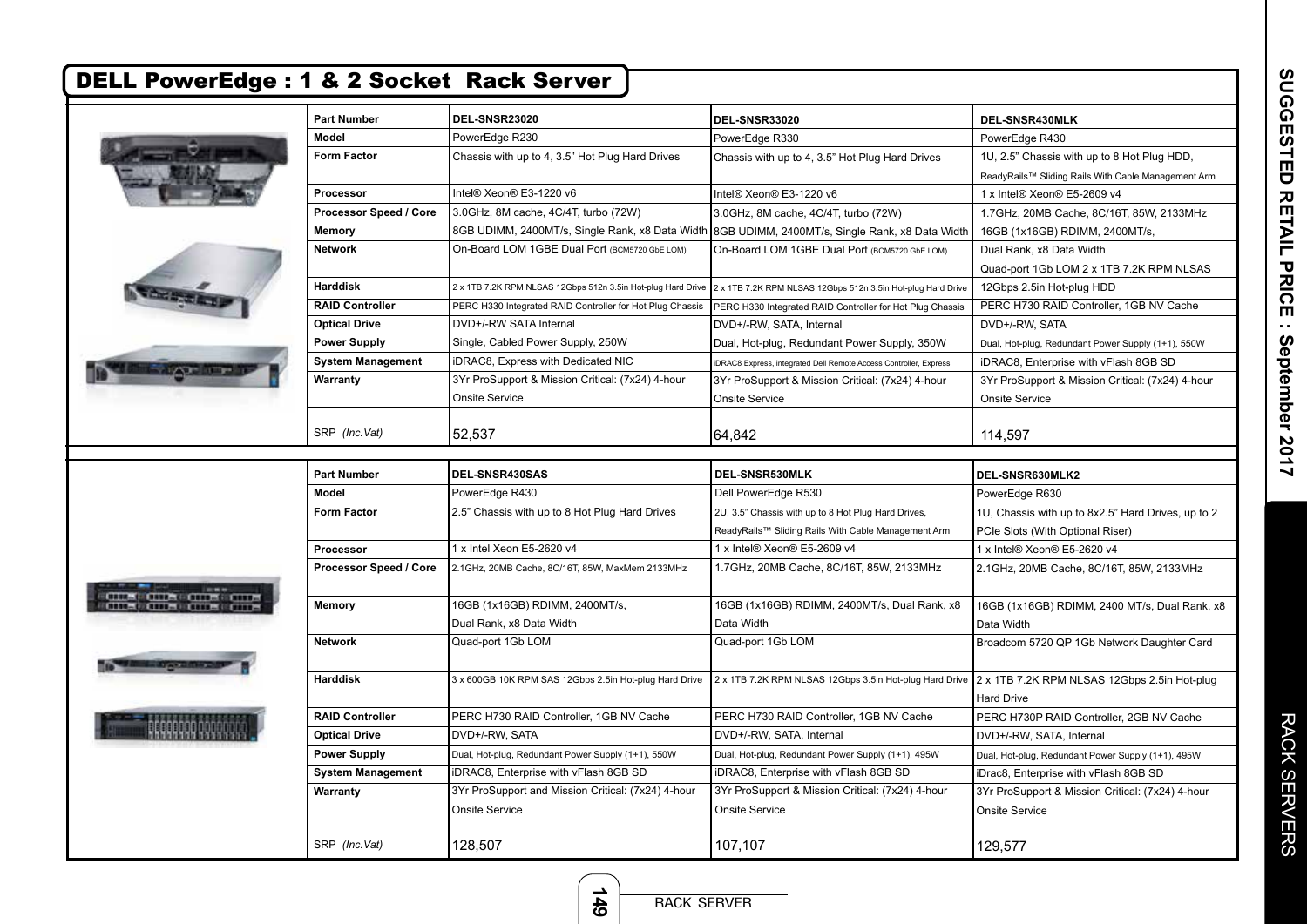|                                | <b>Part Number</b>       | DEL-SNSR730MLK                                                           | DEL-SNSR730M2                                                                                         | DEL-SNSR730SAS                                                                                       |
|--------------------------------|--------------------------|--------------------------------------------------------------------------|-------------------------------------------------------------------------------------------------------|------------------------------------------------------------------------------------------------------|
|                                | Model                    | PowerEdge R730                                                           | PowerEdge R730                                                                                        | PowerEdge R730                                                                                       |
|                                | <b>Form Factor</b>       | 2U, Chassis with up to 8, 2.5" Hard Drives                               | 2U, Chassis with up to 8 x 3.5" Hard Drives, ReadyRaild                                               | 2U, Chassis with up to 16 x 2.5" Hard Drives, ReadyRaild                                             |
|                                |                          |                                                                          | Sliding Rails With Cable Management Arm                                                               | Sliding Rails With Cable Management Arm                                                              |
|                                | <b>Processor</b>         | 1 x Intel® Xeon® E5-2630 v4                                              | 1 x Intel® Xeon® E5-2630 v4                                                                           | 1 x Intel® Xeon® E5-2620 v4                                                                          |
|                                | Processor Speed / Core   | 2.2GHz,25M Cache,8.0 GT/s QPI,Turbo,HT,<br>10C/20T (85W) Max Mem 2133MHz | 2.2GHz, 25MB Cache, 10C/20T, 85W, 2133MHz                                                             | 2.1GHz, 20MB Cache, 8C/16T, 85W, Max Mem 2133MHz                                                     |
|                                | Memory                   |                                                                          | 16GB (1x16GB) RDIMM, 2400MT/s, Dual Rank, x8 Data Width32GB RDIMM, 2400MT/s, Dual Rank, x4 Data Width | 16GB RDIMM, 2400MT/s, Dual Rank, x8 Data Width                                                       |
|                                | <b>Network</b>           | 4Port 1Gb Network Daughter Card                                          | Intel X520 DP 10Gb DA/SFP+,<br>+ I350 DP 1Gb Ethernet, Network Daughter Card                          | Broadcom 5720 4 Port 1Gb Network Daughter Card                                                       |
|                                | <b>Harddisk</b>          | 2 x 2TB 7.2K RPM NLSAS 12Gbps 512n 2.5in Hot-<br>plug Hard Drive         | 6 x 2TB 7.2K RPM NLSAS 12Gbps 512n 3.5in Hot-plug Hard Drive                                          | 2 x 300GB 10K RPM SAS 12Gbps 2.5in Hot-plug Hard Drive,<br>2 x 16GB Internal Dual SD Module SD Cards |
|                                | <b>RAID Controller</b>   | PERC H730P RAID Controller, 2GB NV Cache                                 | PERC H730P RAID Controller, 2GB NV Cache                                                              | PERC H730P RAID Controller, 2GB Cache                                                                |
|                                | <b>Optical Drive</b>     | DVD+/-RW, SATA, Internal                                                 | DVD+/-RW, SATA, Internal                                                                              | DVD+/-RW, SATA, Internal                                                                             |
|                                | <b>Power Supply</b>      | Dual, Hot-plug, Redundant Power Supply (1+1), 750W                       | Dual, Hot-plug, Redundant Power Supply (1+1), 750W                                                    | Dual, Hot-plug, Redundant Power Supply (1+1), 750W                                                   |
|                                | <b>System Management</b> | iDrac8, Enterprise with vFlash 8GB SD                                    | iDrac8, Enterprise with vFlash 16GB SD                                                                | iDrac8, Enterprise with vFlash 8GB SD                                                                |
|                                | Warranty                 | 3Yr ProSupport Plus and Mission Critical: (7x24)                         | 3Yr ProSupport and Mission Critical: (7x24) 4-hour                                                    | 3Yr ProSupport and Mission Critical:                                                                 |
|                                |                          | 4-hour Onsite Service                                                    | <b>Onsite Service</b>                                                                                 | (7x24) 4-hour Onsite Service                                                                         |
|                                | SRP (Inc.Vat)            | 153.117                                                                  | 184,000                                                                                               | 119.840                                                                                              |
|                                | <b>Part Number</b>       | <b>DEL-SNSR730220</b>                                                    | <b>DEL-SNSR730240</b>                                                                                 | DEL-SNSR730M1                                                                                        |
|                                | <b>Model</b>             | PowerEdge R730                                                           | PowerEdge R730                                                                                        | PowerEdge R730                                                                                       |
|                                | <b>Form Factor</b>       | 2U, Chassis with up to 16 x 2.5" Hard Drives, ReadyRaild                 | 2U, Chassis with up to 16 x 2.5" Hard Drives, ReadyRaild                                              | 2U, Chassis with up to 16 x 2.5" Hard Drives, ReadyRaild                                             |
|                                |                          | Sliding Rails With Cable Management Arm                                  | Sliding Rails With Cable Management Arm                                                               | Sliding Rails With Cable Management Arm                                                              |
|                                | Processor                | 2 x Intel® Xeon® E5-2620 v4                                              | 2 x Intel® Xeon® E5-2640 v4                                                                           | 1 x Intel® Xeon® E5-2640 v4                                                                          |
| <b>MARK AND BEER AND REED </b> | Processor Speed / Core   | 2.1GHz, 20MB Cache, 8C/16T, 85W, Max Mem 2133MHz                         | 2.4GHz, 25MB Cache, 10C/20T, 90W, 2133MHz                                                             | 2.4GHz, 25MB Cache, 10C/20T, 90W, 2133MHz                                                            |
|                                | Memory                   | 32GB RDIMM, 2400MT/s, Dual Rank, x4 Data Widt                            | 32GB (2x16GB) RDIMM, 2400MT/s, Dual Rank, x8 Data Widt                                                | 32GB RDIMM, 2400MT/s, Dual Rank, x4 Data Width                                                       |
|                                | <b>Network</b>           | Broadcom 5720 4 Port 1Gb Network Daughter Card                           | Broadcom 5720 4 Port 1Gb Network Daughter Card                                                        | Intel X520 DP 10Gb DA/SFP+, + I350 DP 1Gb<br>Ethernet, Network Daughter Card                         |
|                                | <b>Harddisk</b>          | 2 x 600GB 10K RPM SAS 12Gbps 2.5in Hot-plug<br><b>Hard Drive</b>         | 2 x 600GB 10K RPM SAS 12Gbps 2.5in Hot-plug<br><b>Hard Drive</b>                                      | 2 x 300GB 15K RPM SAS 12Gbps 2.5in Hot-plug<br><b>Hard Drive</b>                                     |
|                                | <b>RAID Controller</b>   | PERC H730P RAID Controller, 2GB NV Cache                                 | PERC H730P RAID Controller, 2GB NV Cache                                                              | PERC H730P RAID Controller, 2GB NV Cache                                                             |
|                                | <b>Optical Drive</b>     | DVD+/-RW, SATA, Internal                                                 | DVD+/-RW, SATA, Internal                                                                              | DVD+/-RW, SATA, Internal                                                                             |
|                                | <b>Power Supply</b>      | Dual, Hot-plug, Redundant Power Supply (1+1), 750W                       | Dual, Hot-plug, Redundant Power Supply (1+1), 750W                                                    | Dual, Hot-plug, Redundant Power Supply (1+1), 750W                                                   |
|                                | <b>System Management</b> | iDrac8, Enterprise with vFlash 16GB SD                                   | iDrac8, Enterprise with vFlash 16GB SD                                                                | iDrac8, Enterprise with vFlash 16GB SD                                                               |
|                                | Warranty                 | 3Yr ProSupport and Mission Critical: (7x24)                              | 3Yr ProSupport and Mission Critical: (7x24)                                                           | 3Yr ProSupport and Mission Critical: (7x24)                                                          |
|                                |                          | 4-hour Onsite Service                                                    | 4-hour Onsite Service                                                                                 | 4-hour Onsite Service                                                                                |
|                                | SRP (Inc.Vat)            | 148,730                                                                  | 197,950                                                                                               | 175,587                                                                                              |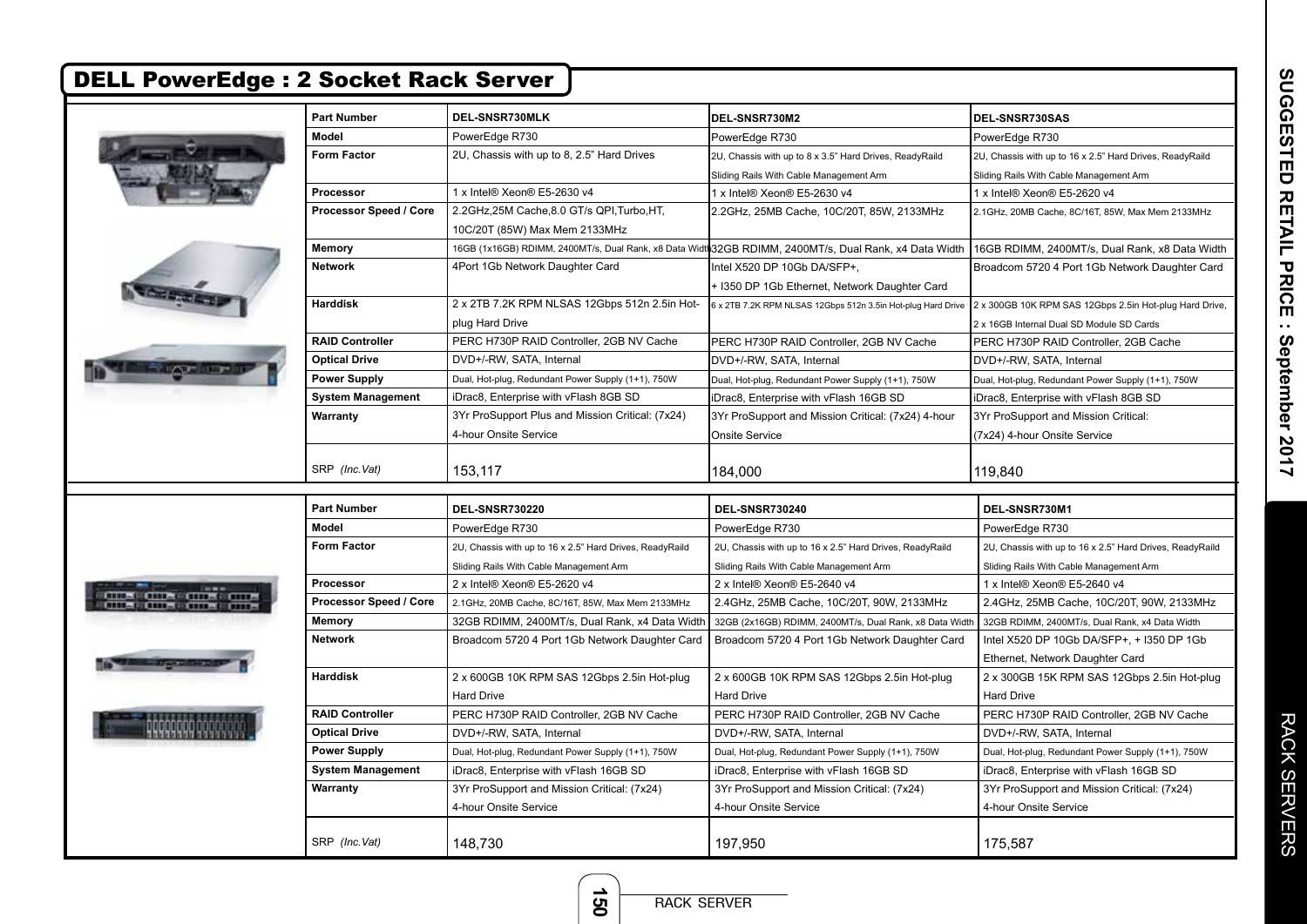RACK SERVER

**151**

## 2 CPU Rack Server



| P/N                           | <b>System X3550 M5</b><br>LNV-8869PET                                                                                                                     | <b>System X3550 M5</b><br><b>LNV-8869PEP</b>                                                                                                              | <b>System X3550 M5</b><br>LNV-8869PER                                                                                                                                                                                    | <b>System X3650 M5</b><br>LNV-8871PFH                                                                                                                     |
|-------------------------------|-----------------------------------------------------------------------------------------------------------------------------------------------------------|-----------------------------------------------------------------------------------------------------------------------------------------------------------|--------------------------------------------------------------------------------------------------------------------------------------------------------------------------------------------------------------------------|-----------------------------------------------------------------------------------------------------------------------------------------------------------|
| <b>CPU Types</b>              | Xeon 6C E5-2603v4 85W 1.7GHz                                                                                                                              | Xeon 8C E5-2620v4 85W 2.1GHz                                                                                                                              | Xeon 10C E5-2630v4 85W 2.2GHz                                                                                                                                                                                            | Xeon E5-2609v4 85W 1.7GHz                                                                                                                                 |
| CPU Min., max                 | 1, option to 2                                                                                                                                            | 1, option to 2                                                                                                                                            | 1, option to 2                                                                                                                                                                                                           | 1, option to 2                                                                                                                                            |
| CPU L3 Cache                  | 15MB                                                                                                                                                      | 20MB                                                                                                                                                      | 25MB                                                                                                                                                                                                                     | 20MB                                                                                                                                                      |
| <b>ECC Memory</b>             | 1x8GB 1866MHz                                                                                                                                             | 1x16GB 2133Hz                                                                                                                                             | 1x16GB 2133Hz                                                                                                                                                                                                            | 1x8GB 1866MHz                                                                                                                                             |
| Graphic                       | Matrox G200eR2 with 16 MB memory<br>integrated into the IMM2.1. Maximum resolution is<br>1600x1200 at 75 Hz with 16 M colors.                             | Matrox G200eR2 with 16 MB memory<br>integrated into the IMM2.1. Maximum resolution is<br>1600x1200 at 75 Hz with 16 M colors.                             | Matrox G200eR2 with 16 MB memory<br>integrated into the IMM2.1. Maximum resolution is<br>1600x1200 at 75 Hz with 16 M colors.                                                                                            | Matrox G200eR2 with 16 MB of memory<br>integrated into the IMM2. Maximum resolution is<br>1600x1200 at 75 Hz with 16 M colors                             |
| <b>Bus Type</b>               |                                                                                                                                                           |                                                                                                                                                           |                                                                                                                                                                                                                          |                                                                                                                                                           |
| <b>PCI Slot</b>               | Three PCIe 3.0 slots Up to nine slots                                                                                                                     | Three PCIe 3.0 slots Up to nine slots                                                                                                                     | Three PCIe 3.0 slots Up to nine slots                                                                                                                                                                                    | Three PCIe 3.0 slots Up to nine slots                                                                                                                     |
| <b>Harddisk</b>               | Hot Swap SAS / Sata                                                                                                                                       | Hot Swap SAS / Sata                                                                                                                                       | Hot Swap SAS / Sata                                                                                                                                                                                                      | Hot Swap SAS / Sata                                                                                                                                       |
| <b>Onboard RAID</b>           | SR M1215 (Raid 0, 1, 10)                                                                                                                                  | SR M5210 (Raid 0, 1, 10, 5, 50)                                                                                                                           | SR M5210 (Raid 0, 1, 10, 5, 50)                                                                                                                                                                                          | SR M1215 (Raid 0, 1, 10)                                                                                                                                  |
| <b>Optical Drive</b>          | Option DVD-ROM or Multiburner.                                                                                                                            | Option DVD-ROM or Multiburner.                                                                                                                            | Option DVD-ROM or Multiburner.                                                                                                                                                                                           | Option DVD-ROM or Multiburner.                                                                                                                            |
| <b>Diskette</b>               | <b>USB Only</b>                                                                                                                                           | <b>USB Only</b>                                                                                                                                           | <b>USB Only</b>                                                                                                                                                                                                          | <b>USB Only</b>                                                                                                                                           |
| <b>Total, Hotswap</b>         | 4x 2.5" HS                                                                                                                                                | 4x 2.5" HS                                                                                                                                                | 4x 2.5" HS                                                                                                                                                                                                               | 8x 2.5" HS / 16                                                                                                                                           |
| Max, Internal disks           |                                                                                                                                                           |                                                                                                                                                           |                                                                                                                                                                                                                          |                                                                                                                                                           |
| Interfaces                    | Front: 4x 3.5" and 10x 2.5" drive bay models: 3x USB 2.0 and 1x DB-15<br>rideo ports. 8x 2.5" drive bay models: 1x USB 2.0 (standard); or 2x USB          | video ports. 8x 2.5" drive bay models: 1x USB 2.0 (standard); or 2x USB                                                                                   | Front : 4x 3.5" and 10x 2.5" drive bay models: 3x USB 2.0 and 1x DB-15 Front : 4x 3.5" and 10x 2.5" drive bay models: 3x USB 2.0 and 1x DB-15<br>video ports. 8x 2.5" drive bay models: 1x USB 2.0 (standard); or 2x USB | Front: 4x 3.5" and 10x 2.5" drive bay models: 3x USB 2.0 and 1x DB-15<br>video ports. 8x 2.5" drive bay models: 1x USB 2.0 (standard); or 2x USB          |
|                               | 2.0 and 1x DB-15 video ports (optional). Rear: 2x USB 3.0, 1x DB-15                                                                                       | 2.0 and 1x DB-15 video ports (optional). Rear: 2x USB 3.0, 1x DB-15                                                                                       | 2.0 and 1x DB-15 video ports (optional). Rear: 2x USB 3.0, 1x DB-15                                                                                                                                                      | 2.0 and 1x DB-15 video ports (optional). Rear: 2x USB 3.0, 1x DB-15                                                                                       |
|                               | video, 1x RJ-45 systems management, 4x RJ-45 GbE network ports.                                                                                           | video, 1x RJ-45 systems management, 4x RJ-45 GbE network ports.                                                                                           | video, 1x RJ-45 systems management, 4x RJ-45 GbE network ports.                                                                                                                                                          | video, 1x RJ-45 systems management, 4x RJ-45 GbE network ports.                                                                                           |
|                               | Optional 1x DB-9 serial port. Internal: 1x USB 2.0 port (for embedded                                                                                     | Optional 1x DB-9 serial port. Internal: 1x USB 2.0 port (for embedded                                                                                     | Optional 1x DB-9 serial port. Internal: 1x USB 2.0 port (for embedded                                                                                                                                                    | Optional 1x DB-9 serial port. Internal: 1x USB 2.0 port (for embedded                                                                                     |
|                               | hypervisor), 1x SD Media Adapter slot (for embedded hypervisor)                                                                                           | hypervisor), 1x SD Media Adapter slot (for embedded hypervisor)                                                                                           | hypervisor), 1x SD Media Adapter slot (for embedded hypervisor)                                                                                                                                                          | hypervisor), 1x SD Media Adapter slot (for embedded hypervisor)                                                                                           |
| <b>Onboard Gigabit Ether-</b> | Four integrated RJ-45 Gigabit Ethernet                                                                                                                    | Four integrated RJ-45 Gigabit Ethernet                                                                                                                    | Four integrated RJ-45 Gigabit Ethernet                                                                                                                                                                                   | Four integrated RJ-45 Gigabit Ethernet                                                                                                                    |
| net, Redundant Power          | 1000BASE-T ports (BCM5719); optional<br>Mezzanine LOM (ML2) slot for dual-port or                                                                         | 1000BASE-T ports (BCM5719); optional<br>Mezzanine LOM (ML2) slot for dual-port or                                                                         | 1000BASE-T ports (BCM5719); optional<br>Mezzanine LOM (ML2) slot for dual-port or                                                                                                                                        | 1000BASE-T ports (BCM5719); optional<br>Mezzanine LOM (ML2) slot for dual-port or                                                                         |
|                               | quad-port 10 GbE cards with SFP+                                                                                                                          | quad-port 10 GbE cards with SFP+                                                                                                                          | quad-port 10 GbE cards with SFP+                                                                                                                                                                                         | quad-port 10 GbE cards with SFP+                                                                                                                          |
|                               | or RJ-45 connectors or quad-port GbE cards with<br>RJ-45 connectors.                                                                                      | or RJ-45 connectors or quad-port GbE cards with<br>RJ-45 connectors.                                                                                      | or RJ-45 connectors or quad-port GbE cards with<br>RJ-45 connectors.                                                                                                                                                     | or RJ-45 connectors or quad-port GbE cards with<br>RJ-45 connectors.                                                                                      |
| <b>Dimensions (units)</b>     | Width: 42.9 cm, Depth: 73.4 cm, Height: 4.3 cm                                                                                                            | Width: 42.9 cm, Depth: 73.4 cm, Height: 4.3 cm                                                                                                            |                                                                                                                                                                                                                          | Width: 42.9 cm, Depth: 73.4 cm, Height: 4.3 cm                                                                                                            |
| <b>Mechanical</b>             | 1U rack                                                                                                                                                   | 1U rack                                                                                                                                                   | Width: 42.9 cm, Depth: 73.4 cm, Height: 4.3 cm<br>1U rack                                                                                                                                                                | 1U rack                                                                                                                                                   |
| <b>Power Supply</b>           | Two redundant hot-swap 750 Watts p/s                                                                                                                      | Two redundant hot-swap 750 Watts p/s                                                                                                                      | Two redundant hot-swap 750 Watts p/s                                                                                                                                                                                     | Two redundant hot-swap 750 Watts p/s                                                                                                                      |
| <b>OS Support</b>             | Microsoft Windows Server 2012 R2 and 2012;<br>Red Hat Enterprise Linux 7<br>SUSE Linux Enterprise Server 11 and 12; VMware<br>vSphere (ESXi) 5.5 and 6.0. | Microsoft Windows Server 2012 R2 and 2012;<br>Red Hat Enterprise Linux 7<br>SUSE Linux Enterprise Server 11 and 12; VMware<br>vSphere (ESXi) 5.5 and 6.0. | Microsoft Windows Server 2012 R2 and 2012;<br>Red Hat Enterprise Linux 7<br>SUSE Linux Enterprise Server 11 and 12; VMware<br>vSphere (ESXi) 5.5 and 6.0.                                                                | Microsoft Windows Server 2012 R2 and 2012;<br>Red Hat Enterprise Linux 7<br>SUSE Linux Enterprise Server 11 and 12; VMware<br>vSphere (ESXi) 5.5 and 6.0. |
| <b>Warranty</b>               | 3 year on-site 24x7x4                                                                                                                                     | 3 year on-site 24x7x4                                                                                                                                     | 3 year on-site 24x7x4                                                                                                                                                                                                    | 3 year on-site 24x7x4                                                                                                                                     |
|                               |                                                                                                                                                           |                                                                                                                                                           |                                                                                                                                                                                                                          |                                                                                                                                                           |
| <b>SRP</b>                    | 77,896                                                                                                                                                    | 92,020                                                                                                                                                    | 103,255                                                                                                                                                                                                                  | 85.386                                                                                                                                                    |
|                               |                                                                                                                                                           |                                                                                                                                                           |                                                                                                                                                                                                                          |                                                                                                                                                           |

**ËÁÒÂà赯 : \*¡Ã³ÕµŒÍ§¡ÒÃ㪌 Linux ËÃ×Í Netware µŒÍ§µÃǨสͺ Version ·Õè IBM สÒÁÒö Support ä´Œ¨Ò¡ http://www.pc.ibm.com/US/compat/indexsp.html**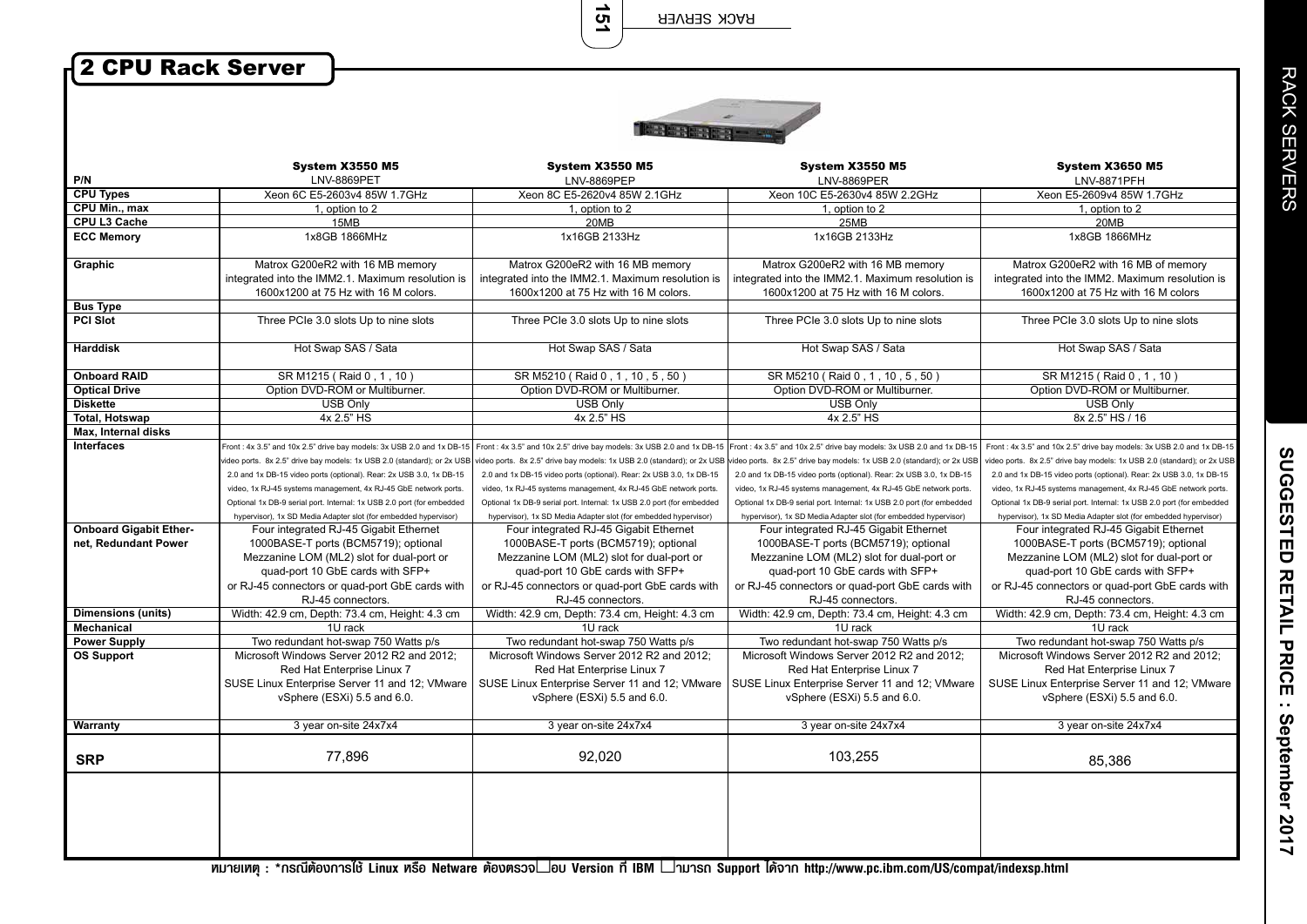## 1 & 2 CPU Rack Server

 $\overline{\phantom{a}}$ 



| P/N                                                   | System X3250 M6<br>LNV-3633PAX                                                                                                                                                                                               | <b>System X3250 M6</b><br>LNV-3633PAS                                                                                                                                                                                        | <b>System X3550 M5</b><br><b>LNV-8869PEG</b>                                                                                                                                                                                                                                               | <b>System X3550 M5</b><br><b>LNV-8869PEF</b>                                                                                                                                                                                                                                               |
|-------------------------------------------------------|------------------------------------------------------------------------------------------------------------------------------------------------------------------------------------------------------------------------------|------------------------------------------------------------------------------------------------------------------------------------------------------------------------------------------------------------------------------|--------------------------------------------------------------------------------------------------------------------------------------------------------------------------------------------------------------------------------------------------------------------------------------------|--------------------------------------------------------------------------------------------------------------------------------------------------------------------------------------------------------------------------------------------------------------------------------------------|
| <b>CPU Types</b>                                      | Xeon 4C E3-1220v5 80W 3.0GHz/2133MHz                                                                                                                                                                                         | Xeon 4C E3-1220v5 80W 3.0GHz/2133MHz                                                                                                                                                                                         | Xeon 8C E5-2620v4 85W 2.1GHz                                                                                                                                                                                                                                                               | 2xXeon 10C E5-2640v4 90W 2.4GHz                                                                                                                                                                                                                                                            |
| <b>CPU Min., max</b>                                  |                                                                                                                                                                                                                              |                                                                                                                                                                                                                              | 1, option to 2                                                                                                                                                                                                                                                                             | $\overline{2}$                                                                                                                                                                                                                                                                             |
| CPU L3 Cache                                          |                                                                                                                                                                                                                              |                                                                                                                                                                                                                              | 20MB                                                                                                                                                                                                                                                                                       | 25MB                                                                                                                                                                                                                                                                                       |
| <b>ECC Memory</b>                                     | 1x 8GB 2133MHz                                                                                                                                                                                                               | 1x 8GB 2133MHz                                                                                                                                                                                                               | 1x16GB 2133Hz                                                                                                                                                                                                                                                                              | 2x16GB 2133Hz                                                                                                                                                                                                                                                                              |
| Graphic                                               | Matrox G200eR2 with 16 MB memory<br>integrated into the IMM2. Maximum<br>resolution is 1600x1200 at 75 Hz with 16 M colors                                                                                                   | Matrox G200eR2 with 16 MB memory<br>integrated into the IMM2. Maximum<br>resolution is 1600x1200 at 75 Hz with 16 M colors                                                                                                   | Matrox G200eR2 with 16 MB memory integrated<br>into the IMM2.1. Maximum resolution is 1600x1200<br>at 75 Hz with 16 M colors.                                                                                                                                                              | Matrox G200eR2 with 16 MB memory<br>integrated into the IMM2.1. Maximum resolution is<br>1600x1200 at 75 Hz with 16 M colors.                                                                                                                                                              |
| <b>Bus Type</b>                                       |                                                                                                                                                                                                                              |                                                                                                                                                                                                                              |                                                                                                                                                                                                                                                                                            |                                                                                                                                                                                                                                                                                            |
| <b>PCI Slot</b>                                       | Up to two slots, PCIe 3.0 x4 / PCIe 3.0 x8                                                                                                                                                                                   | Up to two slots, PCIe 3.0 x4 / PCIe 3.0 x8                                                                                                                                                                                   | Three PCIe 3.0 slots Up to nine slots                                                                                                                                                                                                                                                      | Three PCIe 3.0 slots Up to nine slots                                                                                                                                                                                                                                                      |
| <b>Harddisk</b>                                       | Hot Swap Sata                                                                                                                                                                                                                | Hot Swap Sata                                                                                                                                                                                                                | Hot Swap SAS / Sata 2x300GB HS 2.5" SAS                                                                                                                                                                                                                                                    | Hot Swap SAS / Sata 4x600GB HS 2.5" SAS                                                                                                                                                                                                                                                    |
| <b>Onboard RAID</b>                                   | <b>SR M1210</b>                                                                                                                                                                                                              | <b>SR M1210</b>                                                                                                                                                                                                              | SR M1215 (Raid 0, 1, 10, 5, 50)                                                                                                                                                                                                                                                            | SR M1215 (Raid 0, 1, 10, 5, 50)                                                                                                                                                                                                                                                            |
| <b>Optical Drive</b>                                  | <b>DVD</b>                                                                                                                                                                                                                   | <b>DVD</b>                                                                                                                                                                                                                   | Option DVD-ROM or Multiburner.                                                                                                                                                                                                                                                             | Option DVD-ROM or Multiburner.                                                                                                                                                                                                                                                             |
| <b>Diskette</b>                                       | USB only                                                                                                                                                                                                                     | USB only                                                                                                                                                                                                                     | <b>USB Only</b>                                                                                                                                                                                                                                                                            | <b>USB Only</b>                                                                                                                                                                                                                                                                            |
| Total, Hotswap                                        | 4 Bays (4x 2.5" HS) Hot Swap Sata with 1 TB bundle                                                                                                                                                                           | 4 Bays (4x 2.5" HS) Hot Swap Sata with 1 TB bundle                                                                                                                                                                           | 4x 2.5" HS                                                                                                                                                                                                                                                                                 | 4x 2.5" HS                                                                                                                                                                                                                                                                                 |
| Max, Internal disks                                   |                                                                                                                                                                                                                              |                                                                                                                                                                                                                              |                                                                                                                                                                                                                                                                                            |                                                                                                                                                                                                                                                                                            |
| <b>Interfaces</b>                                     | Two USB 3.0 ports on the front. Four USB 2.0 ports,<br>one DB-15 video port, one<br>DB-9 serial port, and four RJ-45 GbE network<br>ports on the rear. One internal                                                          | Two USB 3.0 ports on the front. Four USB 2.0 ports,<br>one DB-15 video port, one<br>DB-9 serial port, and four RJ-45 GbE network<br>ports on the rear. One internal                                                          | Front: 4x 3.5" and 10x 2.5" drive bay models: 3x USB 2.0 and 1x DB-15<br>video ports. 8x 2.5" drive bay models: 1x USB 2.0 (standard); or 2x USB<br>2.0 and 1x DB-15 video ports (optional). Rear: 2x USB 3.0, 1x DB-15<br>video, 1x RJ-45 systems management, 4x RJ-45 GbE network ports. | Front: 4x 3.5" and 10x 2.5" drive bay models: 3x USB 2.0 and 1x DB-15<br>video ports. 8x 2.5" drive bay models: 1x USB 2.0 (standard); or 2x USB<br>2.0 and 1x DB-15 video ports (optional). Rear: 2x USB 3.0, 1x DB-15<br>video, 1x RJ-45 systems management, 4x RJ-45 GbE network ports. |
|                                                       | USB port (for embedded hypervisor).                                                                                                                                                                                          | USB port (for embedded hypervisor).                                                                                                                                                                                          | Optional 1x DB-9 serial port. Internal: 1x USB 2.0 port (for embedded<br>hypervisor), 1x SD Media Adapter slot (for embedded hypervisor)                                                                                                                                                   | Optional 1x DB-9 serial port. Internal: 1x USB 2.0 port (for embedded<br>hypervisor), 1x SD Media Adapter slot (for embedded hypervisor)                                                                                                                                                   |
| <b>Onboard Gigabit Ether-</b><br>net, Redundant Power | Up to four integrated Gigabit Ethernet 1000BASE-T<br>RJ-45 ports with the onboard BCM5719 controller<br>(two ports are enabled, and an additional two<br>ports require the optional software<br>FoD upgrade to enable them). | Up to four integrated Gigabit Ethernet 1000BASE-T<br>RJ-45 ports with the onboard BCM5719 controller<br>(two ports are enabled, and an additional two<br>ports require the optional software<br>FoD upgrade to enable them). | Four integrated RJ-45 Gigabit Ethernet<br>1000BASE-T ports (BCM5719); optional<br>Mezzanine LOM (ML2) slot for dual-port or<br>quad-port 10 GbE cards with SFP+<br>or RJ-45 connectors or quad-port GbE cards with<br>RJ-45 connectors.                                                    | Four integrated RJ-45 Gigabit Ethernet<br>1000BASE-T ports (BCM5719); optional<br>Mezzanine LOM (ML2) slot for dual-port or<br>quad-port 10 GbE cards with SFP+<br>or RJ-45 connectors or quad-port GbE cards with<br>RJ-45 connectors.                                                    |
| <b>Dimensions (units)</b>                             | Width: 43.5 cm Depth: 57.6 cm Height: 4.3 cm                                                                                                                                                                                 | Width: 43.5 cm Depth: 57.6 cm Height: 4.3 cm                                                                                                                                                                                 | Width: 42.9 cm, Depth: 73.4 cm, Height: 4.3 cm                                                                                                                                                                                                                                             | Width: 42.9 cm, Depth: 73.4 cm, Height: 4.3 cm                                                                                                                                                                                                                                             |
| Mechanical                                            | Rack 1U                                                                                                                                                                                                                      | Rack 1U                                                                                                                                                                                                                      | 1U rack                                                                                                                                                                                                                                                                                    | 1U rack                                                                                                                                                                                                                                                                                    |
| <b>Power Supply</b>                                   | 300 Watts Fixed / 1                                                                                                                                                                                                          | 300 Watts Fixed / 1                                                                                                                                                                                                          | Two redundant hot-swap 750 Watts p/s                                                                                                                                                                                                                                                       | Two redundant hot-swap 750 Watts p/s                                                                                                                                                                                                                                                       |
| <b>OS Support</b>                                     | Microsoft Windows Server 2012 R2, 2012,<br>and 2008 R2, Red Hat Enterprise<br>Linux 5 and 6, SUSE Linux Enterprise Server 11,<br>VMware vSphere 5.5 (ESXi)<br>and VMware vSphere 5.1 (ESXi).                                 | Microsoft Windows Server 2012 R2, 2012,<br>and 2008 R2, Red Hat Enterprise<br>Linux 5 and 6, SUSE Linux Enterprise Server 11,<br>VMware vSphere 5.5 (ESXi)<br>and VMware vSphere 5.1 (ESXi).                                 | Microsoft Windows Server 2012 R2 and 2012;<br>Red Hat Enterprise Linux 7<br>SUSE Linux Enterprise Server 11 and 12; VMware<br>vSphere (ESXi) 5.5 and 6.0.                                                                                                                                  | Microsoft Windows Server 2012 R2 and 2012;<br>Red Hat Enterprise Linux 7<br>SUSE Linux Enterprise Server 11 and 12; VMware<br>vSphere (ESXi) 5.5 and 6.0.                                                                                                                                  |
| Warranty                                              | 3 Years onsite (24x7x4)                                                                                                                                                                                                      | 3 Years onsite (24x7x4)                                                                                                                                                                                                      | 3 year on-site 24x7x4                                                                                                                                                                                                                                                                      | 3 year on-site 24x7x4                                                                                                                                                                                                                                                                      |
| <b>SRP</b>                                            | 48,364                                                                                                                                                                                                                       | 45,903                                                                                                                                                                                                                       | 99,724                                                                                                                                                                                                                                                                                     | 193,349                                                                                                                                                                                                                                                                                    |
|                                                       |                                                                                                                                                                                                                              |                                                                                                                                                                                                                              |                                                                                                                                                                                                                                                                                            |                                                                                                                                                                                                                                                                                            |

RACK SERVERS

RACK SERVERS

**ËÁÒÂà赯 : \*¡Ã³ÕµŒÍ§¡ÒÃ㪌 Linux ËÃ×Í Netware µŒÍ§µÃǨสͺ Version ·Õè IBM สÒÁÒö Support ä´Œ¨Ò¡ http://www.pc.ibm.com/US/compat/indexsp.html**

**152**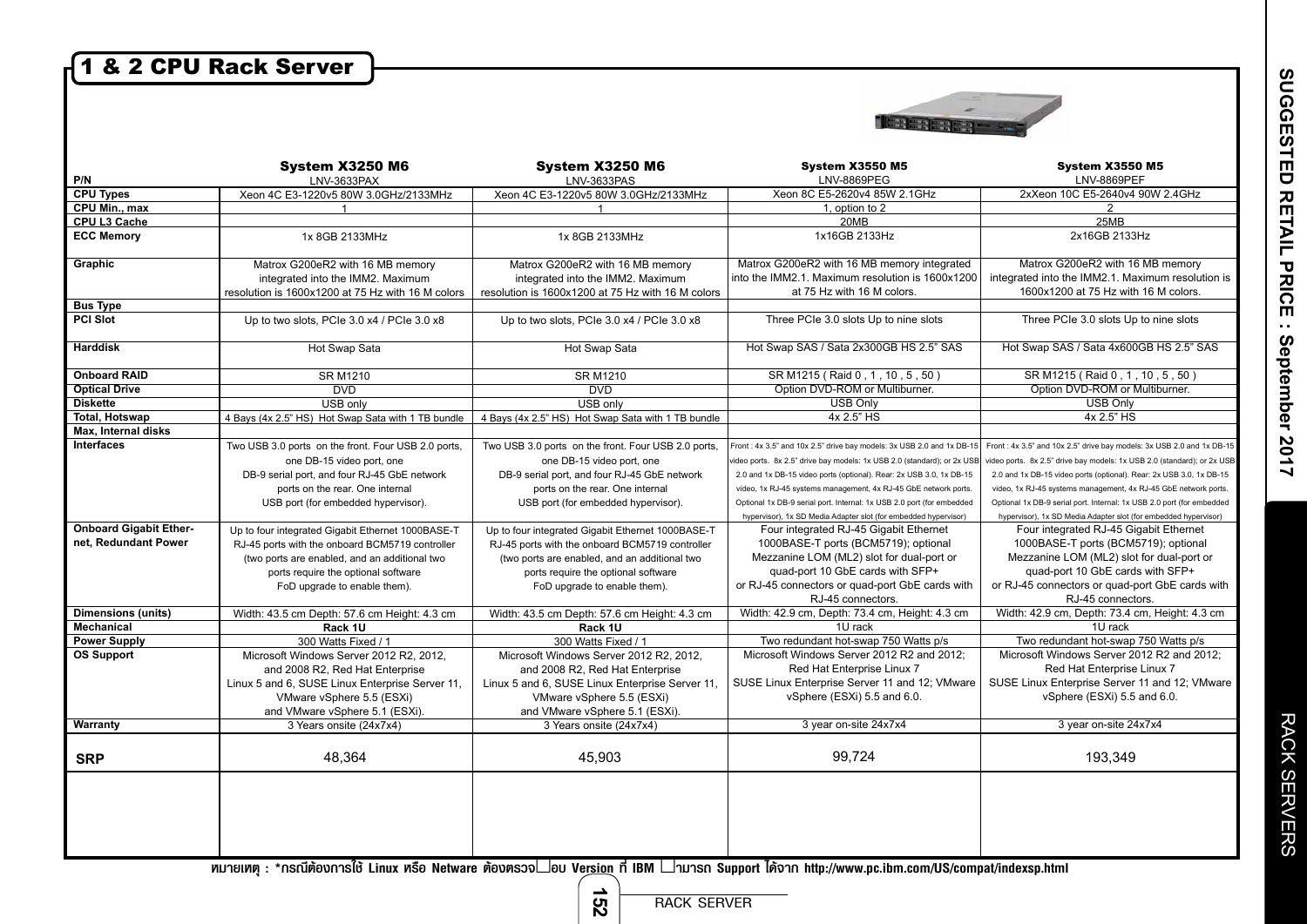| 2 CPU Rack Server             |                                                              |                                                                                                 |                                                                               |                                                                               |
|-------------------------------|--------------------------------------------------------------|-------------------------------------------------------------------------------------------------|-------------------------------------------------------------------------------|-------------------------------------------------------------------------------|
|                               |                                                              |                                                                                                 |                                                                               |                                                                               |
|                               |                                                              |                                                                                                 |                                                                               |                                                                               |
|                               |                                                              |                                                                                                 |                                                                               |                                                                               |
|                               | <b>System X3650 M5</b>                                       | <b>System X3650 M5</b>                                                                          | <b>System X3650 M5</b>                                                        | <b>System X3650 M5</b>                                                        |
| P/N                           | LNV-8871PFJ                                                  | LNV-8871PFL                                                                                     | <b>LNV-8871PFE</b>                                                            | LNV-8871PFF                                                                   |
| <b>CPU Types</b>              | Xeon 8C E5-2620 v4 85W 2.1GHz                                | Xeon 10C E5-2630 v4 85W 2.2GHz                                                                  | Xeon 8C E5-2620 v4 85W 2.1GHz                                                 | 2xXeon 10C E5-2640 v4 90W 2.4GHz                                              |
| CPU Min., max                 | 1. option to 2                                               | 1, option to 2                                                                                  | 1, option to 2                                                                | 2                                                                             |
| CPU L3 Cache                  | 20MB                                                         | 25MB                                                                                            | 20MB                                                                          | 25MB                                                                          |
| <b>ECC Memory</b>             | 1x16GB 2133MHz                                               | 1x16GB 2133Hz                                                                                   | 1x16GB 2133Hz                                                                 | 2x16GB 2133Hz                                                                 |
| Graphic                       |                                                              | Matrox G200eR2 with 16 MB of memory integrated   Matrox G200eR2 with 16 MB of memory integrated | Matrox G200eR2 with 16 MB of memory                                           | Matrox G200eR2 with 16 MB of memory                                           |
|                               | into the IMM2. Maximum                                       | into the IMM2. Maximum                                                                          | integrated into the IMM2. Maximum resolution is                               | integrated into the IMM2. Maximum resolution is                               |
|                               | resolution is 1600x1200 at 75 Hz with 16 M colors            | resolution is 1600x1200 at 75 Hz with 16 M colors                                               | 1600x1200 at 75 Hz with 16 M colors                                           | 1600x1200 at 75 Hz with 16 M colors                                           |
| <b>Bus Type</b>               |                                                              | 1866 MHz                                                                                        |                                                                               |                                                                               |
| <b>PCI Slot</b>               | Three PCIe 3.0 slots Up to nine slots                        | Three PCIe 3.0 slots Up to nine slots                                                           | Three PCIe 3.0 slots Up to nine slots                                         | Three PCIe 3.0 slots Up to nine slots                                         |
| Harddisk                      | Hot Swap SAS / Sata                                          | Hot Swap SAS / Sata                                                                             | Hot Swap SAS / Sata 2x300GB HS 2.5" SAS                                       | Hot Swap SAS / Sata 4x600GB HS 2.5" SAS                                       |
| <b>Onboard RAID</b>           | SR M5210 (Raid 0, 1, 10, 5, 50)                              | SR M5210 (Raid 0, 1, 10, 5, 50)                                                                 | SR M1215 (Raid 0, 1, 10, 5, 50)                                               | SR M1215 (Raid 0, 1, 10, 5, 50)                                               |
| <b>Optical Drive</b>          | Option DVD-ROM or Multiburner.                               | Option DVD-ROM or Multiburner.                                                                  | Option DVD-ROM or Multiburner.                                                | Option DVD-ROM or Multiburner.                                                |
| <b>Diskette</b>               | <b>USB Only</b>                                              | <b>USB Only</b>                                                                                 | <b>USB Only</b>                                                               | <b>USB Only</b>                                                               |
| <b>Total, Hotswap</b>         | 8x 2.5" HS / 16                                              | 8x 2.5" HS / 16                                                                                 | 8x 2.5" HS / 16                                                               | 8x 2.5" HS / 16                                                               |
| Max, Internal disks           | 43.2TB (24*1.8TB)                                            | 43.2TB (24*1.8TB)                                                                               |                                                                               |                                                                               |
| <b>Interfaces</b>             | Front: Two USB 2.0 ports. Rear Four USB ports                | Front: Two USB 2.0 ports. Rear Four USB ports                                                   | Front: 4x 3.5" and 10x 2.5" drive bay models: 3x USB 2.0 and 1x DB-15         | Front: 4x 3.5" and 10x 2.5" drive bay models: 3x USB 2.0 and 1x DB-15         |
|                               | (two USB 2.0, two USB 3.0), one DB-15 video, one RJ-45       | (two USB 2.0, two USB 3.0), one DB-15 video, one RJ-45                                          | video ports. 8x 2.5" drive bay models: 1x USB 2.0 (standard); or 2x USB       | video ports. 8x 2.5" drive bay models: 1x USB 2.0 (standard); or 2x USB       |
|                               | systems management,                                          | systems management, four RJ-45 GbE network ports,                                               | 2.0 and 1x DB-15 video ports (optional). Rear: 2x USB 3.0, 1x DB-15           | 2.0 and 1x DB-15 video ports (optional). Rear: 2x USB 3.0, 1x DB-15           |
|                               | four RJ-45 GbE network ports, optional serial port. Internal | optional serial port. Internal : Two internal USB 3.0 ports                                     | video, 1x RJ-45 systems management, 4x RJ-45 GbE network ports.               | video, 1x RJ-45 systems management, 4x RJ-45 GbE network ports.               |
|                               | Two internal USB 3.0 ports (for embedded hypervisor          | (for embedded hypervisor and internal tape drive).                                              | Optional 1x DB-9 serial port. Internal: 1x USB 2.0 port (for embedded         | Optional 1x DB-9 serial port. Internal: 1x USB 2.0 port (for embedded         |
| <b>Onboard Gigabit Ether-</b> | and internal tape drive). Optional SD Media Adapter          | Optional SD Media Adapter                                                                       | hypervisor), 1x SD Media Adapter slot (for embedded hypervisor)               | hypervisor), 1x SD Media Adapter slot (for embedded hypervisor)               |
| net, Redundant Power          | optional serial port from onboard connector (consumes 1      | optional serial port from onboard connector                                                     | Four integrated RJ-45 Gigabit Ethernet                                        | Four integrated RJ-45 Gigabit Ethernet                                        |
|                               | PCIe slot), optional 10Gb ports using an ML2 adapter.        | (consumes 1 PCIe slot),                                                                         | 1000BASE-T ports (BCM5719); optional                                          | 1000BASE-T ports (BCM5719); optional                                          |
|                               | Internal: one USB port for for embedded hypervisor           | optional 10Gb ports using an ML2 adapter.                                                       | Mezzanine LOM (ML2) slot for dual-port or<br>quad-port 10 GbE cards with SFP+ | Mezzanine LOM (ML2) slot for dual-port or<br>quad-port 10 GbE cards with SFP+ |
|                               |                                                              | Internal: one USB port for for embedded hypervisor                                              | or RJ-45 connectors or quad-port GbE cards with                               | or RJ-45 connectors or quad-port GbE cards with                               |
|                               |                                                              |                                                                                                 | RJ-45 connectors.                                                             | RJ-45 connectors.                                                             |
| <b>Dimensions (units)</b>     | Width: 42.9 cm, Depth: 73.4 cm, Height: 4.3 cm               | Width: 42.9 cm, Depth: 73.4 cm, Height: 4.3 cm                                                  | Width: 42.9 cm, Depth: 73.4 cm, Height: 4.3 cm                                | Width: 42.9 cm, Depth: 73.4 cm, Height: 4.3 cm                                |
| <b>Mechanical</b>             | 2U rack                                                      | 2U rack                                                                                         | 1U rack                                                                       | 1U rack                                                                       |
| <b>Power Supply</b>           | Two redundant hot-swap 750 Watts p/s                         | Two redundant hot-swap 750 Watts p/s                                                            | Two redundant hot-swap 750 Watts p/s                                          | Two redundant hot-swap 750 Watts p/s                                          |
| <b>OS Support</b>             | Microsoft Windows Server 2012 R2, 2012,                      | Microsoft Windows Server 2012 R2, 2012,                                                         | Microsoft Windows Server 2012 R2 and 2012;                                    | Microsoft Windows Server 2012 R2 and 2012;                                    |
|                               | and 2008 R2, Red Hat Enterprise                              | and 2008 R2, Red Hat Enterprise                                                                 | Red Hat Enterprise Linux 7                                                    | Red Hat Enterprise Linux 7                                                    |
|                               | 6, SUSE Linux Enterprise Server 10 and 11,                   | 6, SUSE Linux Enterprise Server 10 and 11,                                                      | SUSE Linux Enterprise Server 11 and 12; VMware                                | SUSE Linux Enterprise Server 11 and 12; VMware                                |
|                               | VMware ESX 4.1 and VMware ESXi 4.1                           | VMware ESX 4.1 and VMware ESXi 4.1                                                              | vSphere (ESXi) 5.5 and 6.0.                                                   | vSphere (ESXi) 5.5 and 6.0.                                                   |
|                               | embedded hypervisor, VMware vSphere 5.                       | embedded hypervisor, VMware vSphere 5.                                                          |                                                                               |                                                                               |
| Warranty                      | 3 Years onsite (24x7x4)                                      | 3 Years onsite (24x7x4)                                                                         | 3 year on-site 24x7x4                                                         | 3 year on-site 24x7x4                                                         |
| <b>SRP</b>                    | 113,741                                                      | 132,252                                                                                         | 103,576                                                                       | 205,868                                                                       |
|                               |                                                              |                                                                                                 |                                                                               |                                                                               |
|                               |                                                              |                                                                                                 |                                                                               |                                                                               |

<del>и</del>илеиир : \*nsณีต้องการใช้ Linux иรือ Netware ต้องตรวจ∟อบ Version ที่ IBM ∟ามารถ Support ได้จาก http://www.pc.ibm.com/US/compat/indexsp.html

**153**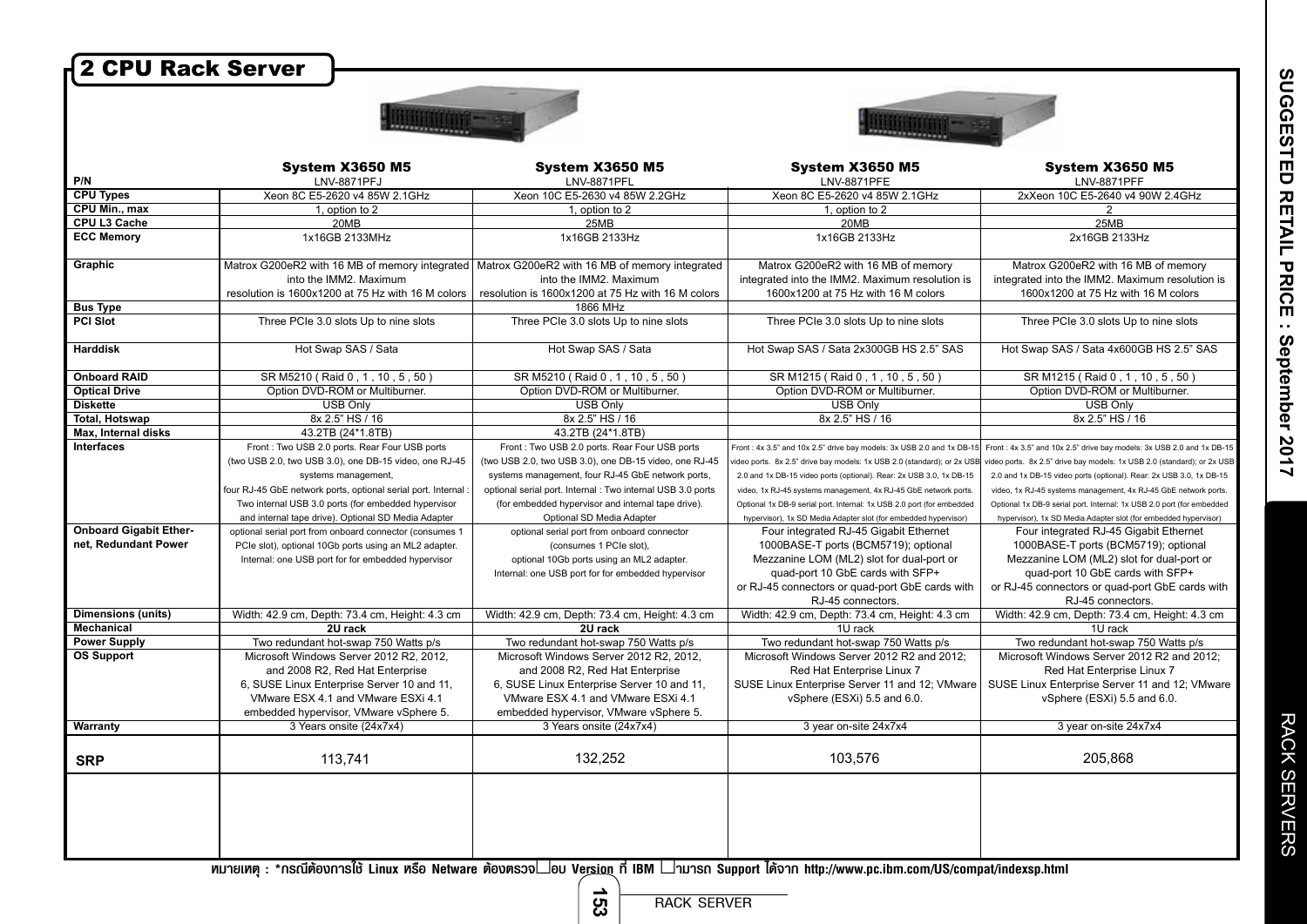**RACK SERVER** 

154

| Server HP มี Onsite Service ทุกรุน<br><b>Rack 2 CPU 1U &amp; 2U</b><br>$\Box$ อบถามรายละเอียดโทร. 02-118-6300<br>$\frac{1}{2}$ is the state $\frac{1}{2}$ |                                                                                                   |                                                                                                   |                                                                                                     |                                                                                                    |  |
|-----------------------------------------------------------------------------------------------------------------------------------------------------------|---------------------------------------------------------------------------------------------------|---------------------------------------------------------------------------------------------------|-----------------------------------------------------------------------------------------------------|----------------------------------------------------------------------------------------------------|--|
|                                                                                                                                                           | DL60 Gen9                                                                                         | <b>DL60 Gen9</b>                                                                                  | DL80 Gen9                                                                                           | <b>DL80 Gen9</b>                                                                                   |  |
|                                                                                                                                                           | HPE-840624-375                                                                                    | HPE-845715-375                                                                                    | HPE-840629-375                                                                                      | HPE-840630-375                                                                                     |  |
| <b>CPU Types</b>                                                                                                                                          | (1)Intel Xeon E5-2603v4                                                                           | (1) Intel® Xeon® E5-2609v4                                                                        | (1) Intel® Xeon® E5-2603v4                                                                          | (1) Intel® Xeon® E5-2609v4                                                                         |  |
|                                                                                                                                                           | (1.7GHz/6-core/15MB/85W) Processor                                                                | (1.7GHz/8-core/20MB/85W)                                                                          | (1.7GHz/6-core/15MB/85W)                                                                            | (1.7GHz/8-core/15MB/85W)                                                                           |  |
| CPU Min., max                                                                                                                                             | $\overline{2}$                                                                                    | $\overline{2}$                                                                                    | 2                                                                                                   |                                                                                                    |  |
| CPU L3 Cache                                                                                                                                              | 15MB                                                                                              | 20MB                                                                                              | 15MB                                                                                                | 15MB                                                                                               |  |
| <b>ECC Memory</b>                                                                                                                                         | 8GB<br>(1x8GB Registered DIMMs, 2400 MHz)                                                         | 8GB (1x8GB Registered DIMMs, 2400 MHz)                                                            | 8GB (1x8GB Registered DIMMs, 2400 MHz)                                                              | 8GB (1x8GB Registered DIMMs, 2400 MHz)                                                             |  |
| Graphic                                                                                                                                                   | Integrated Matrox G200eH2 video standard                                                          | Integrated Matrox G200eH2 video standard                                                          | Integrated Matrox G200eH2 video standard                                                            | Integrated Matrox G200eH2 video standard                                                           |  |
| <b>PCI Slot</b>                                                                                                                                           | <b>PCI 3.0</b>                                                                                    | PCI 3.0                                                                                           | <b>PCI 3.0</b>                                                                                      | <b>PCI 3.0</b>                                                                                     |  |
| <b>Harddisk</b>                                                                                                                                           | SATA Hot Plug LFF (3.5-inch) Midline (MDL) Drives                                                 | SATA Hot Plug LFF (3.5-inch) Midline (MDL) Drives                                                 | SATA Hot Pluq LFF (3.5-inch) Midline (MDL) Drives                                                   | SATA Hot Plug LFF (3.5-inch) Midline (MDL) Drives                                                  |  |
| <b>Onboard RAID</b>                                                                                                                                       | HPE Dynamic Smart Array B140i Controller                                                          | HPE Dynamic Smart Array B140i Controller                                                          | HPE Dynamic Smart Array B140i Controller                                                            | HPE Dynamic Smart Array B140i Controller                                                           |  |
| <b>Optical Drive</b>                                                                                                                                      | Optional: DVD-ROM, DVD-RW                                                                         | Optional: DVD-ROM, DVD-RW                                                                         | Optional: DVD-ROM, DVD-RW                                                                           | Optional: DVD-ROM, DVD-RW                                                                          |  |
| <b>Total, Hotswap</b>                                                                                                                                     | 4 LFF HDD BAY                                                                                     | 4 LFF HDD BAY                                                                                     | 4 LFF HDD BAY                                                                                       | 4 LFF HDD BAY                                                                                      |  |
| Max, Internal disks                                                                                                                                       | 32TB                                                                                              | 32TB                                                                                              | 32TB                                                                                                | 32TB                                                                                               |  |
| <b>Interfaces</b>                                                                                                                                         | Video1 (rear), Network RJ-45 (Ethernet) 2, USB<br>3.0, USB 2.0                                    | Video1 (rear), Network RJ-45 (Ethernet) 2, USB<br>3.0, USB 2.0                                    | Video1 (rear), Network RJ-45 (Ethernet) 2, USB<br>3.0, USB 2.0                                      | Video1 (rear), Network RJ-45 (Ethernet) 2, USB<br>3.0, USB 2.0                                     |  |
| <b>Onboard Gigabit Ether-</b><br>net, Redundant Power                                                                                                     | HPE Embedded Dual Port 361i Adapter Network<br>Interface                                          | HPE Embedded Dual Port 361i Adapter Network<br>Interface                                          | HPE Embedded Dual Port 361i Adapter Network<br>Interface                                            | HPE Embedded Dual Port 361i Adapter Network<br>Interface                                           |  |
| <b>Dimensions (units)</b>                                                                                                                                 | (Height 4.29 x Width 43.46 x Depth 60.70 cm)                                                      | (Height 4.29 x Width 43.46 x Depth 60.70 cm)                                                      | (Height 4.29 x Width 43.46 x Depth 60.70 cm)                                                        | (Height 4.29 x Width 43.46 x Depth 60.70 cm)                                                       |  |
| <b>Mechanical</b>                                                                                                                                         | rack 1U                                                                                           | rack 1U                                                                                           | rack 2U                                                                                             | rack 2U                                                                                            |  |
| <b>Power Supply</b>                                                                                                                                       | (1) HP 550W FIO Power Supply                                                                      | (1) HPE 900W AC 240VDC<br><b>Redundant Power Supply</b>                                           | (1) HP 550W FIO Power Supply                                                                        | (1) HPE 900W AC 240VDC Redundant Power<br>Supply                                                   |  |
| <b>OS Support</b>                                                                                                                                         | Microsoft Windows Server Red Hat Enterprise<br>Linux (RHEL)SUSE Linux Enterprise<br>Server (SLES) | Microsoft Windows Server<br>Red Hat Enterprise Linux (RHEL)SUSE Linux<br>Enterprise Server (SLES) | Microsoft Windows Server<br>Red Hat Enterprise Linux (RHEL)SUSE Linux Enter-<br>prise Server (SLES) | Microsoft Windows Server<br>Red Hat Enterprise Linux (RHEL)<br>SUSE Linux Enterprise Server (SLES) |  |
| Warranty                                                                                                                                                  | 1-Year Parts, 1-Year Labor, 1-Year Onsite support<br>with next business day response. 1/1/1       | 1-Year Parts, 1-Year Labor, 1-Year Onsite support<br>with next business day response. 1/1/1       | 1-Year Parts, 1-Year Labor, 1-Year Onsite support<br>with next business day response. 1/1/1         | 1-Year Parts, 1-Year Labor, 1-Year Onsite support<br>with next business day response. 1/1/1        |  |
| SRP (Inc.Vat)                                                                                                                                             | 42,265                                                                                            | 51.039                                                                                            | 44,726                                                                                              | 52,430                                                                                             |  |
|                                                                                                                                                           |                                                                                                   |                                                                                                   |                                                                                                     |                                                                                                    |  |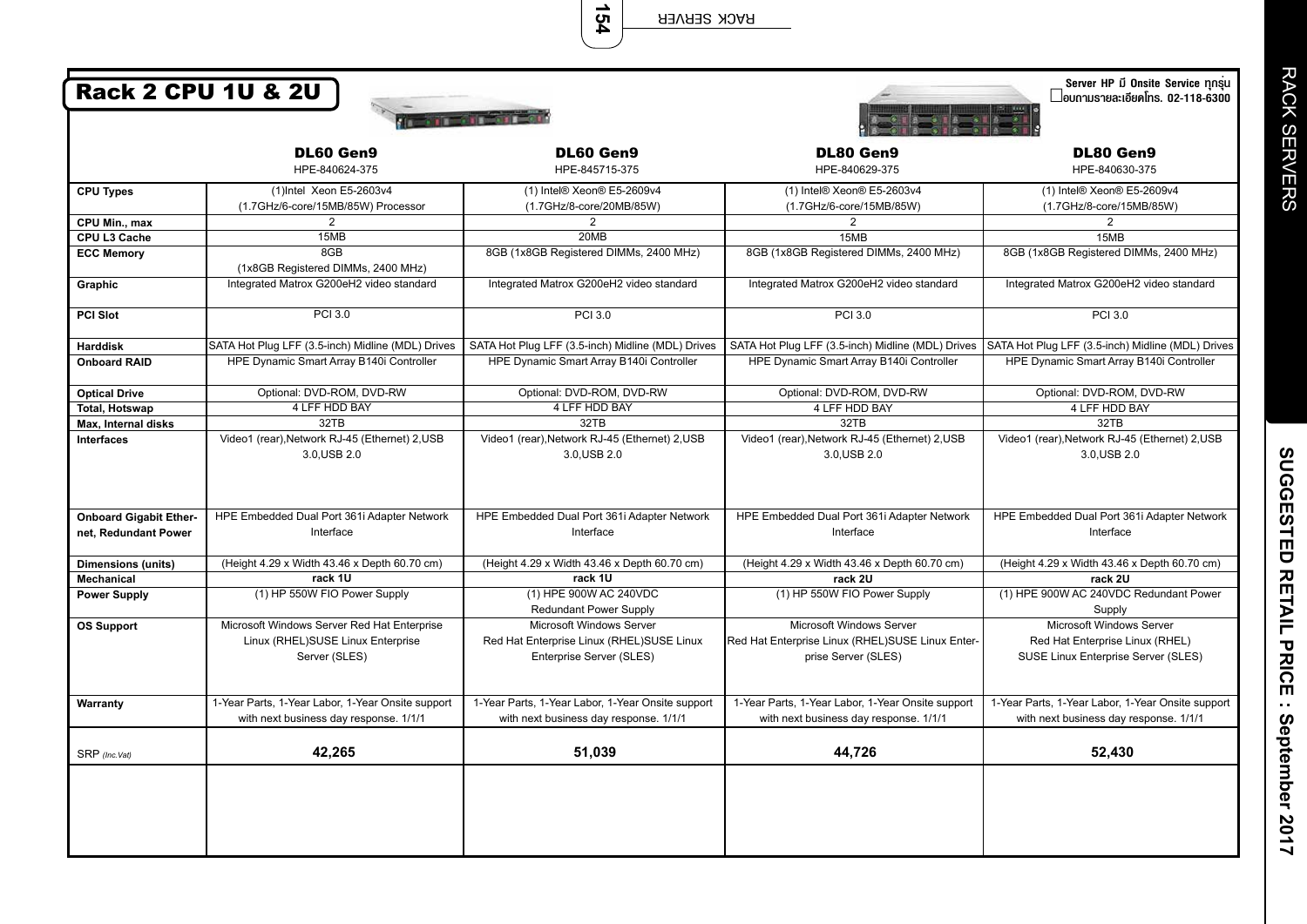| <b>Rack 2 CPU 1U &amp; 2U</b>                                                                           |                                                                                                    |                                                                                             |                                                                                                   |                                                                                                   |  |  |
|---------------------------------------------------------------------------------------------------------|----------------------------------------------------------------------------------------------------|---------------------------------------------------------------------------------------------|---------------------------------------------------------------------------------------------------|---------------------------------------------------------------------------------------------------|--|--|
| Server HP มี Onsite Service ทุกรุ่น<br>" Bis Wasserstown of a<br>$\Box$ อบถามรายละเอียดโทร. 02-118-6300 |                                                                                                    |                                                                                             |                                                                                                   |                                                                                                   |  |  |
|                                                                                                         | <b>DL160 Gen9</b><br>HPE-830570-B21                                                                | <b>DL160 Gen9</b><br>HPE-830587-375                                                         | <b>DL180 Gen9</b><br>HPE-848832-375                                                               | <b>DL360 Gen9</b><br>HPE-818207-B21                                                               |  |  |
| <b>CPU Types</b>                                                                                        | (1) Intel® Xeon® E5-2603v4<br>(1.7GHz/6-core/15MB/85W)                                             | (1) Intel® Xeon® E5-2620v4<br>(2.1GHz/8-core/20MB/85W)                                      | (1) Intel® Xeon® E5-2620v4<br>(2.1GHz/8-core/20MB/85W)                                            | Intel® Xeon® E5-2603v4<br>(1.7GHz/6-core/15MB/85W)                                                |  |  |
| CPU Min., max                                                                                           | $\overline{2}$                                                                                     | 2                                                                                           | $\overline{2}$                                                                                    | $\overline{2}$                                                                                    |  |  |
| CPU L3 Cache                                                                                            | 15MB                                                                                               | 15MB                                                                                        | 15MB                                                                                              | 15MB                                                                                              |  |  |
| <b>ECC Memory</b>                                                                                       | 8GB (1x8GB Registered DIMMs, 2400 MHz)                                                             | 8GB (1x8GB Registered DIMMs, 2400 MHz) Due to processor limitation,                         | 8GB (1x8GB Registered DIMMs, 2400 MHz) Due to processor limitation,                               | 8GB (1x8GB Registered DIMMs, 2400 MHz) With the E5-2603 v4                                        |  |  |
|                                                                                                         |                                                                                                    | these DDR4 DIMMs will operate at 2133 MHz in this model.                                    | these DDR4 DIMMs will operate at 2133 MHz in this model.                                          | Processor, the DIMM will operate at 1866 MHz.                                                     |  |  |
| Graphic                                                                                                 | Integrated Matrox G200eH2 video standard                                                           | Integrated Matrox G200eH2 video standard                                                    | Integrated Matrox G200eH2 video standard                                                          | Integrated Matrox G200 video standard                                                             |  |  |
| <b>PCI Slot</b>                                                                                         | <b>PCI 3.0</b>                                                                                     | <b>PCI 3.0</b>                                                                              | <b>PCI 3.0</b>                                                                                    | <b>PCI 3.0</b>                                                                                    |  |  |
| <b>Harddisk</b>                                                                                         | SATA Hot Plug LFF (3.5-inch) Midline (MDL) Drives                                                  | 6G SATA Hot Plug SFF (2.5-inch)                                                             | SATA Hot Plug SFF (2.5-inch)                                                                      | SAS Hot Plug SFF (2.5-inch) Enterprise Drives                                                     |  |  |
| <b>Onboard RAID</b>                                                                                     | HPE Dynamic Smart Array B140i Controller                                                           | HPE Dynamic Smart Array B140i Controller                                                    | HPE Dynamic Smart Array B140i Controller                                                          | HPE H240ar Smart Host Bus Adapter                                                                 |  |  |
|                                                                                                         |                                                                                                    |                                                                                             |                                                                                                   | (RAID 0, 1 & 5)                                                                                   |  |  |
| <b>Optical Drive</b>                                                                                    | Optional: DVD-ROM, DVD-RW                                                                          | Optional: DVD-ROM, DVD-RW                                                                   | Optional: DVD-ROM, DVD-RW                                                                         | Optional: DVD-ROM, DVD-RW                                                                         |  |  |
| <b>Total, Hotswap</b>                                                                                   | 4 LFF HDD BAY                                                                                      | 8 SFF HDD Bays                                                                              | 8 SFF HDD Bays                                                                                    | 8 SFF HDD Bays                                                                                    |  |  |
| Max, Internal disks                                                                                     | 32TB                                                                                               | 32TB                                                                                        | 16TB                                                                                              | 16TB                                                                                              |  |  |
| <b>Interfaces</b>                                                                                       | Video1 (rear), Network RJ-45 (Ethernet) 2, USB<br>3.0.USB 2.0                                      | Video1 (rear), Network RJ-45 (Ethernet) 2, USB<br>3.0, USB 2.0                              | Video1 (rear), Network RJ-45 (Ethernet) 2, USB<br>3.0, USB 2.0                                    | Video1 (rear), Network RJ-45 (Ethernet) 4, USB<br>3.0, USB 2.0                                    |  |  |
| <b>Onboard Gigabit Ether-</b><br>net, Redundant Power                                                   | HPE Embedded Dual Port 361i Adapter Network<br>Interface                                           | HPE Embedded Dual Port 361i Adapter Network<br>Interface                                    | HPE Embedded Dual Port 361i Adapter Network<br>Interface                                          | HPE Embedded 1Gb Ethernet 4-port 331i Adapter                                                     |  |  |
| <b>Dimensions (units)</b>                                                                               | (Height 4.29 x Width 43.46 x Depth 60.76 cm)                                                       | (Height 4.29 x Width 43.46 x Depth 60.76 cm)                                                | (Height 4.29 x Width 43.46 x Depth 60.76 cm)                                                      | (Height 4.32 x Width 43.47 x Depth 69.85 cm)                                                      |  |  |
| Mechanical                                                                                              | rack 1U                                                                                            | rack 1U                                                                                     | rack 1U                                                                                           | rack 1U                                                                                           |  |  |
| <b>Power Supply</b>                                                                                     | (1) HPE 550W FIO Power Supply                                                                      | (1) HPE 900W AC 240VDC                                                                      | (1) HPE 900W AC 240VDC                                                                            | (1) HPE 500W Flex Slot Platinum Power Supply                                                      |  |  |
|                                                                                                         |                                                                                                    | <b>Redundant Power Supply</b>                                                               | <b>Redundant Power Supply</b>                                                                     |                                                                                                   |  |  |
| <b>OS Support</b>                                                                                       | Microsoft Windows Server<br>Red Hat Enterprise Linux (RHEL)<br>SUSE Linux Enterprise Server (SLES) | Microsoft Windows Server<br>Red Hat Enterprise Linux (RHEL)SUSE Linux<br>Server (SLES)      | Microsoft Windows Server<br>Red Hat Enterprise Linux (RHEL)SUSE<br>Linux Enterprise Server (SLES) | Microsoft Windows Server Red Hat Enterprise<br>Linux (RHEL)SUSE Linux Enterprise<br>Server (SLES) |  |  |
| Warranty                                                                                                | 1-Year Parts, 1-Year Labor, 1-Year Onsite support<br>with next business day response. 1/1/1        | 1-Year Parts, 1-Year Labor, 1-Year Onsite support<br>with next business day response. 1/1/1 | 1-Year Parts, 1-Year Labor, 1-Year Onsite support<br>with next business day response 1/1/1        | 3-Year Parts3-Year Labor,3-Year Onsite support<br>with next business day response. 3/3/3          |  |  |
| SRP (Inc.Vat)                                                                                           | 55,426                                                                                             | 64,093                                                                                      | 70,406                                                                                            | 67,838                                                                                            |  |  |
|                                                                                                         |                                                                                                    |                                                                                             |                                                                                                   |                                                                                                   |  |  |